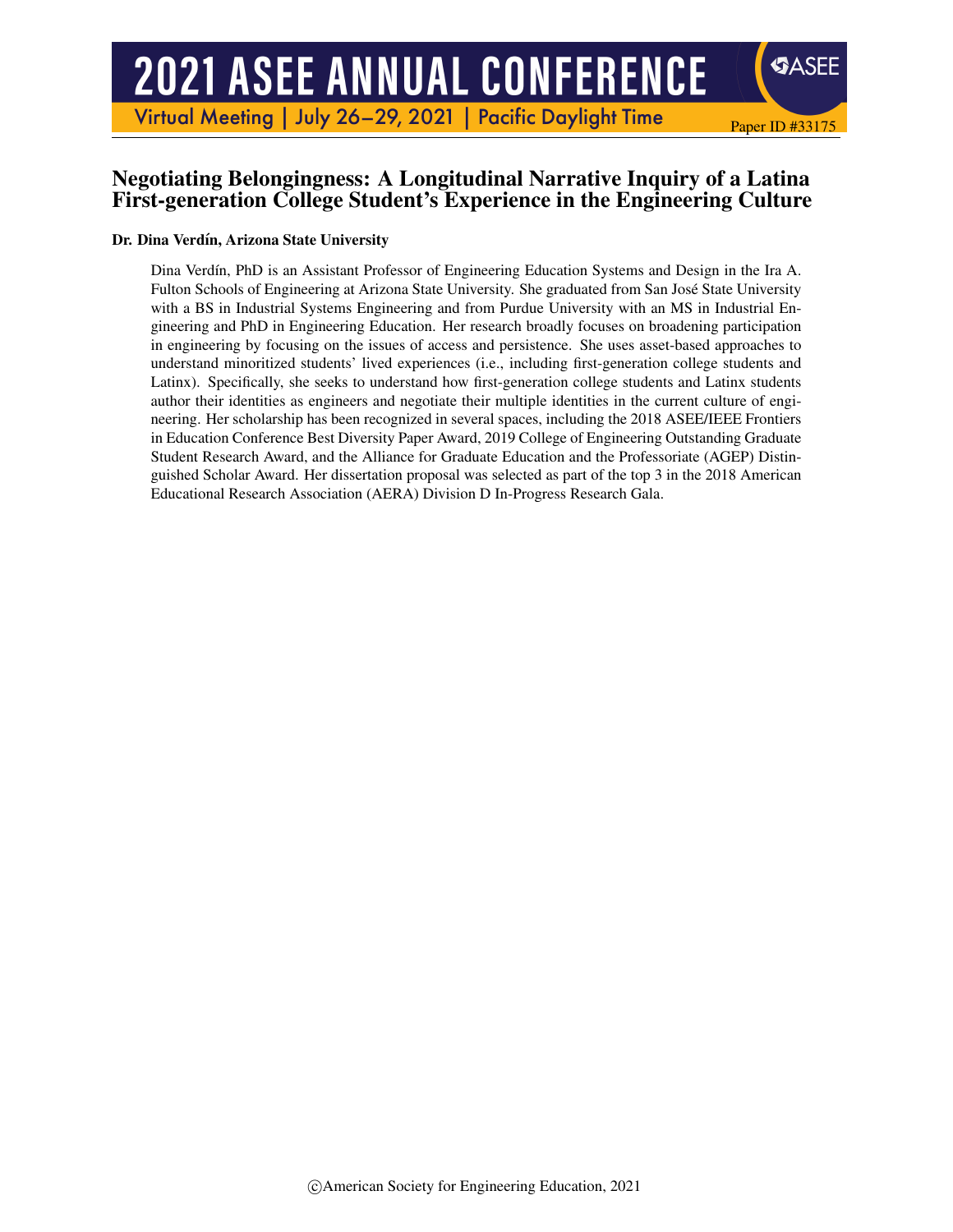## **Negotiating Belongingness: A Longitudinal Narrative Inquiry of a Latina, First-Generation College Student's Experience in the Engineering Culture**

## **Abstract**

Research studies have long argued that a sense of belonging is essential for minoritized students' continued engineering persistence. Common factors that have been found to promote a sense of belonging include campus diversity, institution's culture, perceived class comfort, faculty interactions, and peer support. Yet, there is much to be understood about how nontraditional students sense of belonging is promoted within the engineering culture. The purpose of this study is to understand how one Latina, first-generation college student, and a nontraditional student (i.e., age greater than 25, parental responsibilities, and part-time student) negotiated ways of belonging in engineering admits a culture that continuously denied her a sense of belonging. Specifically, the author sought to answer the following research questions,

RQ1. How did the engineering culture, classroom, and university environment contest Kitatoi's sense of belonging?

RQ2. How did Kitatoi establish a sense of belonging amidst the engineering culture at her institution?

Data for this study came from five rounds of narrative interviews collected over a year and a half of one participant, Kitatoi. Kitatoi spent six years as a part-time community college student and has now completed one academic year at Research State University. Research State University is a Hispanic Serving Institution with a Carnegie Classification of highest research activity, with an enrollment of 41% Latinx undergraduate student population, 50% first-generation college students, and nationally praised for being a beacon of social mobility to students in the surrounding geographic area, specifically enrolling a large portion of Pell Grant eligible students than nearly every university in the country.

The method used to analyze the interviews was an analysis of narratives; this method allows researchers to organize storied data into salient narrative threads, themes, and patterns across a participant's experiences. The author looked across five transcribed interviews, collected after completing each quarter, to understand common and salient experiences and relationships among the experiences. Reliability and validity were considered using the typology outlined in the quality management model.

Kitatoi's experiences were organized into four themes that were common across multiple interviews. Her sense of belonging was often (re)negotiated for the following reasons, 1) when positioned at the outskirts of engineering despite the diverse campus environment, 2) when instructors reproduced a particular way of being an engineer that left her struggling to feel a sense of belonging, 3) when juxtaposed her ways of belonging with her peers, and 4) her belongingness was supported when she identified peers with similar work styles.

The findings from this analysis of narratives can continue to shed light on the ways minoritized students' sense of belonging in engineering is disrupted even in a campus culture that is praised for its demographic diversity. Strategies for instructors to implement in their classrooms, framed to support nontraditional students, are outlined.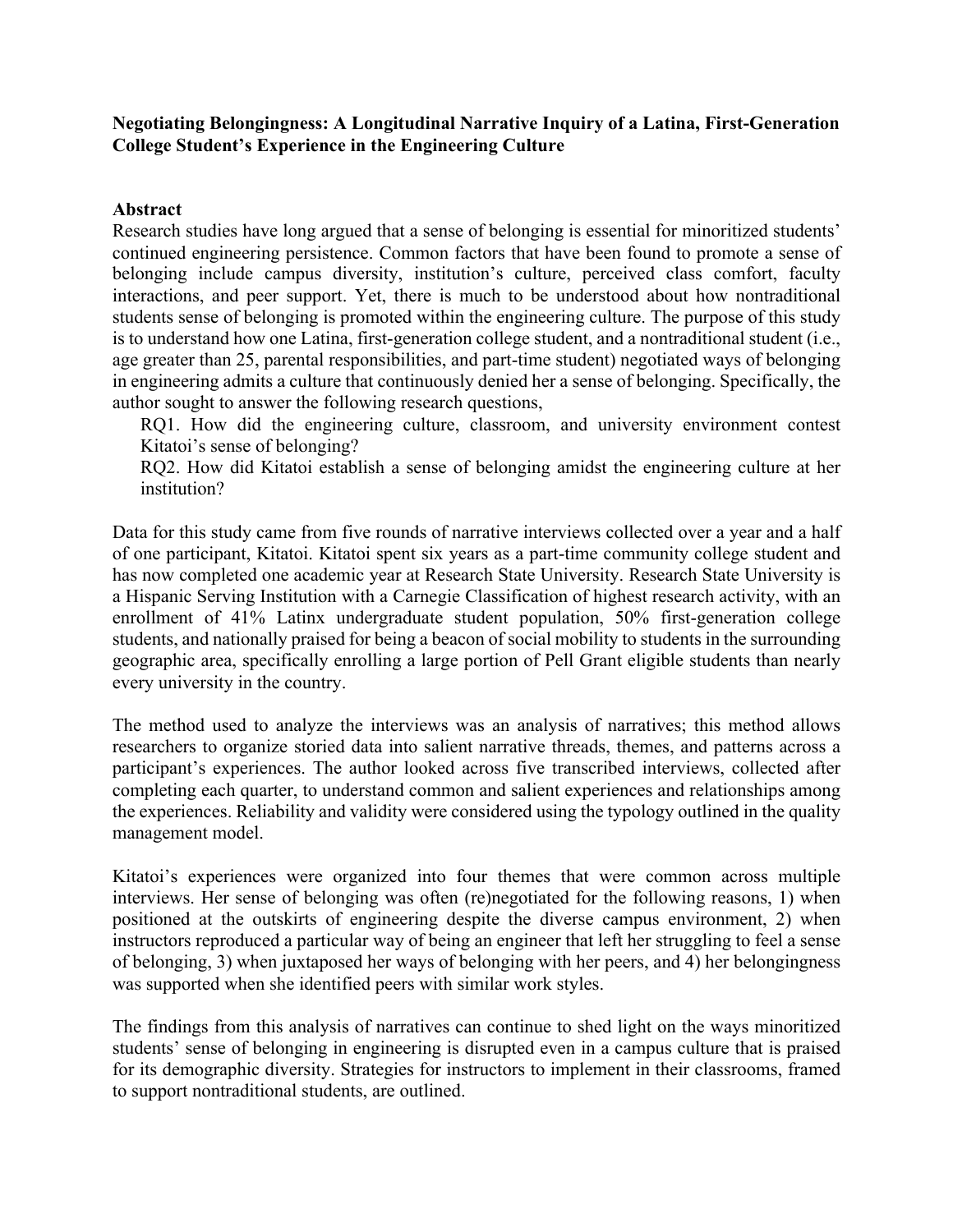#### **Introduction**

Students' evaluation of their belongingness in a new context is an evaluation of "who I am" (i.e., their identity) and "what the setting allows or can allow" [1, p. 272]. Belongingness is an evaluation of person-environment fit, i.e., "who I am" relative to the engineering culture. Baumeister and Leary's seminal work [2] theorized that people are "naturally driven towards establishing and sustaining belongingness" [p. 499]. Tonso [3] posited that "identities serve as focal points for learning to belong in communities of practice" [p. 27] and once inside an engineering community of practice, students begin to formulate their identities. The engineering community of practice is a powerful influencer that shapes who students become and the culture of engineering ... "is not simply training in a prescribed set of appropriate, academic courses, but is [socialization] into a well-established system of practices, meanings, and beliefs" [4, p. 218]. Thus, belonging to the engineering community of practice compels students to acquire the cultural norms, values, and behaviors appropriate for this community. Such norms may encompass students' knowing what it takes to act like, be recognized as, and establish a sense of belonging as a competent member of the community [5], [6].

A sense of belonging and identity are inextricably intertwined, reciprocally support and inform each other. Hazari et al. [7] found that for women physicists in their senior year (i.e., fourth-year or greater), a sense of belonging supported their identification as a physics person. In comparison, a study by Verdín et al. [8] found that identifying as an engineer supported sense of belonging in both the discipline and the classroom setting. However, both studies used data collected at one point in time; thus, there is much to be learned about the interplay between establishing a sense of belonging and its support of identity development over time. Holland [9] studied the effect of belonging on students' intentions to persist or switch STEM fields found that "the main difference between switchers and persisters *was how belonging issues were handled*" [p. 318 emphasis in original].

In the article by Verdín et al. [10], Sandra's account, is one example of how women "handle" their sense of belonging. Sandra, a Latina, shared how her peers in a mechanical engineering course held limiting views about women in engineering, she stated, "I have had friends ... they have told me in the past that it is hard for them to listen to a woman because ... 'it's like ... in my mind it's still set that I know what I'm doing because I'm the guy ...'" [10, p. 281]. While she successfully graduated with a mechanical engineering degree, Sandra reflected, "I can understand where they are coming from 'cause maybe that's the culture in his family and where he's from" [10, p. 281]. Put simply, Sandra's friend had deeply held beliefs that women were less knowledgeable than men; nevertheless, her male friend's beliefs were his issues alone and not a reflection of her or women as engineers. The idea that to belong in engineering is to be male is embedded in the field due to the historical traditions of being a masculine-oriented profession. A historical examination of the construction of U.S. engineers reminds us that engineering was once a site where men would prove their manhood "by enduring stress and hardship" [11, p. 398] and where women "appeared as the *other*, entering a field that everyone assumed was and must be male territory" [12, p. 28]. Men are by default assumed to possess the patterns of behaviors and meanings associated with engineers; they have the advantage of being assumed membership into the "club," while there is "no such cushion of presumed competence for women" [13, p. 139]. Enculturation (i.e., adopting patterns of behavior and meanings) into the engineering culture often requires an understanding of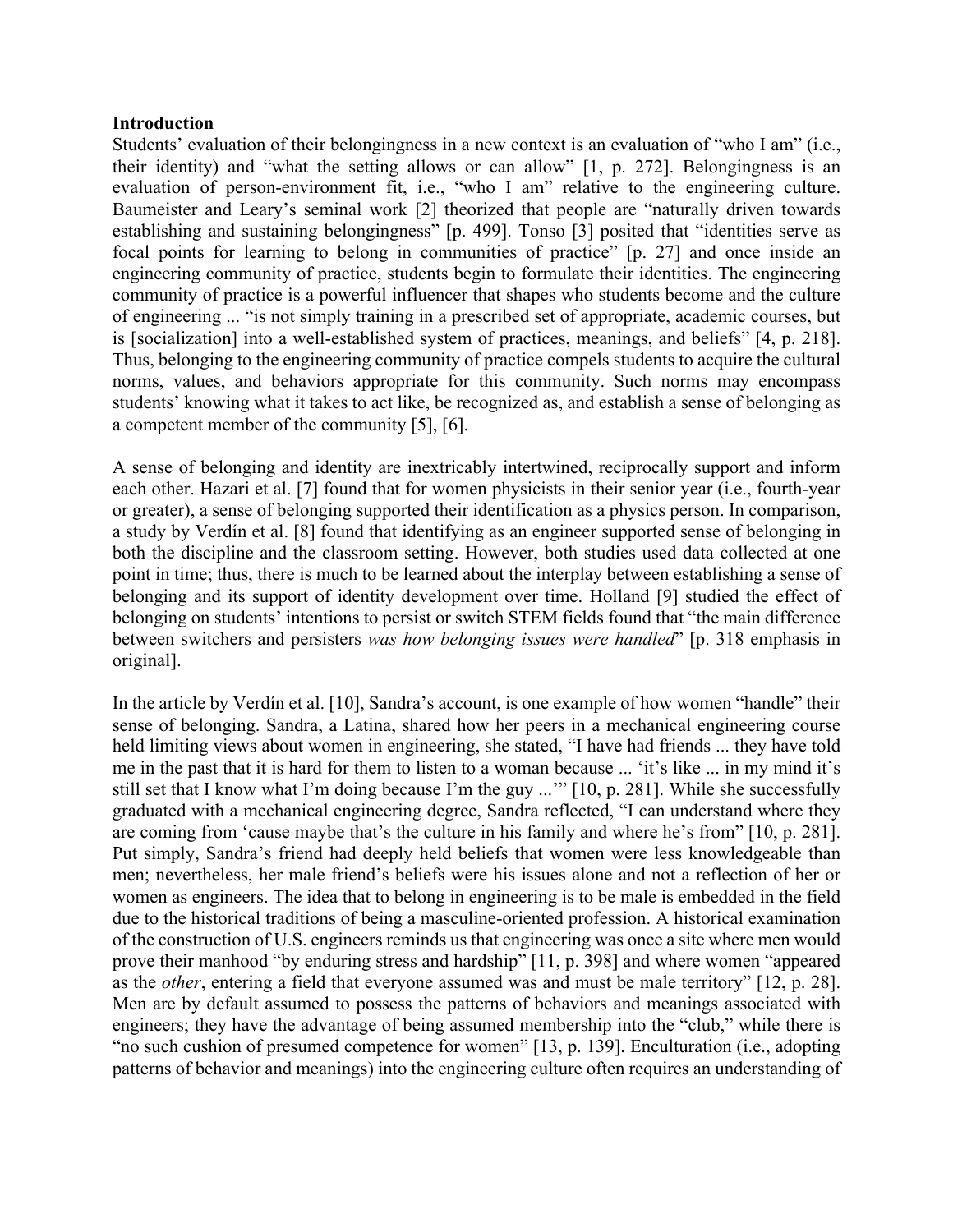how students associate with, withdraw from, or negotiate the community's cultural norms and their own identities (e.g., being female and minoritized in engineering).

In engineering, cultural differences often affect students who live at the margins of the prototypical white masculine normativity; this outcome is evidenced by the low representation of ethnic minorities, women, and those who live at the intersection of both. The present study focuses on how one minoritized woman's sense of belonging in engineering was contested and negotiated. Specifically, using a longitudinal narrative approach by answering the following research questions,

RQ1. How did the engineering culture, classroom, and university environment contest Kitatoi's sense of belonging?

RQ2. How did Kitatoi establish a sense of belonging amidst the engineering culture at her institution?

## **Theoretical Framework: Sense of Belonging**

Sense of belonging is used as a guiding framework for this study. A sense of belonging encompasses both cognitive and affective elements [14]. At the cognitive dimension, the evaluation of belonging is based on one's collective information about their experiences within a group (i.e., engineering culture) and with members of the group (i.e., engineering peers, professors, etc.). At the affective dimension, evaluation of belonging is based on feelings that develop from experiences within a group or with members of the group [14]. The cognitive and affective dimensions inform each other as an individuals' "cognitive processing often results in an affective response" to the event being evaluated [14, p. 483]. Dasgupta [15] illustrated the importance of belonging,

Because the need to belong is particularly strong under adversity or stress, it is likely to play an important role in the lives of individuals who belong to historically disadvantaged groups and find themselves in adverse situations where their group is numerically scarce and their abilities cast in doubt [p. 232]

Boone and Kirn [16] investigated two domains of belongingness, belonging in the engineering classroom and belonging in the engineering major for first-generation college students. They found that compared to their counterparts, first-generation college students were more likely to feel a sense of belonging in the classroom and engineering major, albeit their sample was overrepresented of White men [16]. Additionally, a study by Verdín et al. [17] found that firstgeneration college students' feelings of belonging in the classroom environment supported their beliefs about graduating with an engineering degree. These studies collectively offer promising and important insights into the benefits of establishing a sense of belonging for first-generation college students both men and women. However, we know that women experience the engineering culture differently than men, and minoritized women may face even greater threats to their sense of belonging [18], [19]; it's important to understand how minoritized women experience the engineering culture. Recent work found that minoritized women report differences in belongingness compared to women in the majority group (i.e., White and Asian women) [20]. Specifically, minoritized women were less likely to feel as though they belonged in the classroom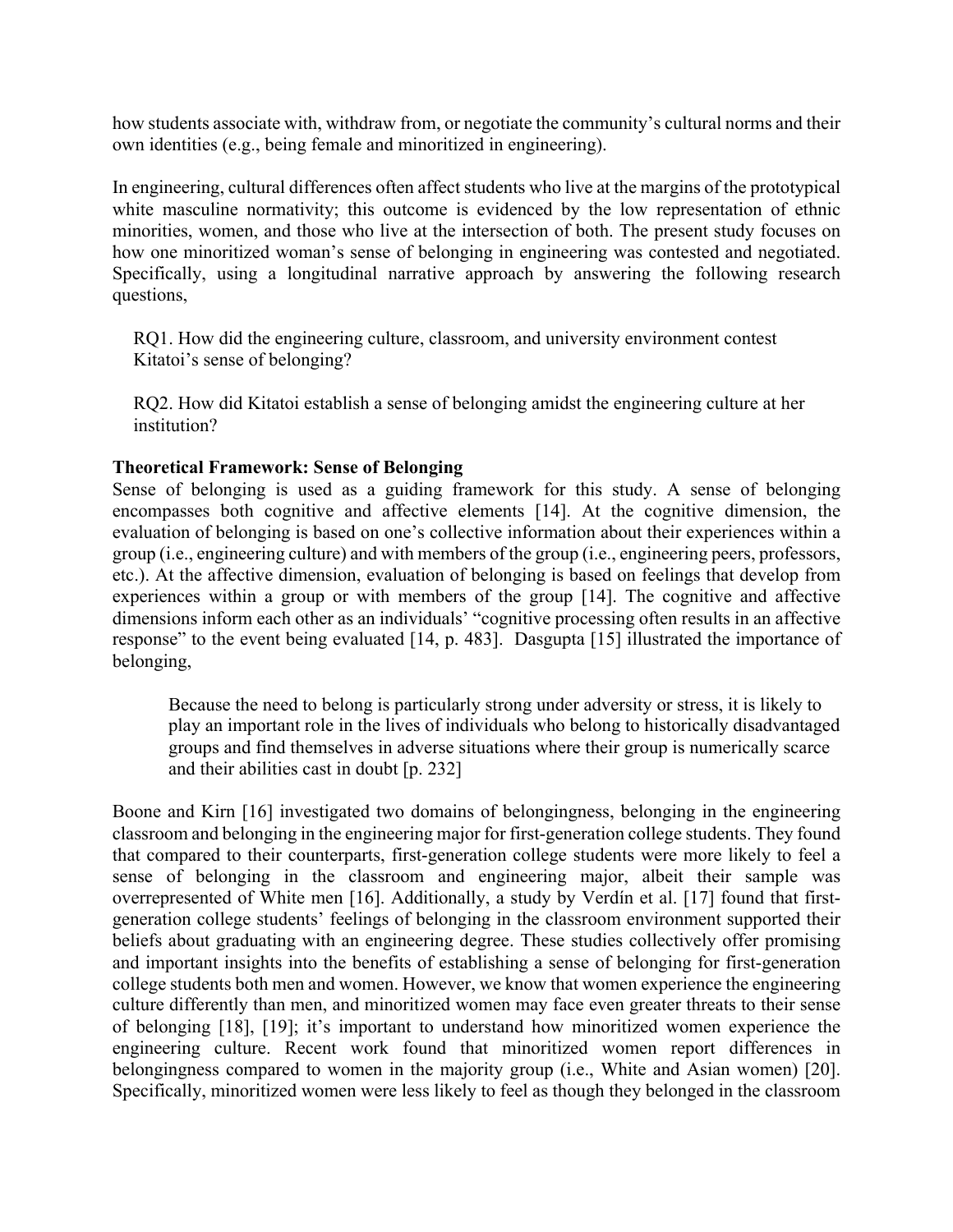environment than women in the majority group. Feelings of belonging in the major and the classroom did not support minoritized women's persistence beliefs, but it supported majority women's persistence beliefs [20]. This distinction was a result of minoritized women not having established a sense of belonging in engineering. Thus, in light of prior studies, it was important to understand the barriers that may contest minoritized women's belongingness and the negotiation strategies they must implement to establish a sense of belonging.

## **Methods**

Data for this study came from five rounds of narrative interviews collected over a year and a half of one participant, Kitatoi. Kitatoi was the pseudonym chosen by the participant. The goal of the first interview was to understand the participant's background experience, the pathway that led her to engineering, and early engineering-related experiences. The first interview was focused on broad open-ended questions, 1) Can you tell me about how you came to be where you are now, 2) Tell me about your pathway into engineering, and 3) Tell me about your experience as a first-year engineering student. The second through fifth interviews started with the broad overarching question of "Tell me about how your experience has been this past quarter." A list of follow-up questions were compiled to capture aspects of her story that may have been missed in the previous interview. More information about the interviews can be found in Table 1.

## **Table 1**

| Number of<br>interviews | <b>Interview</b><br>timeline | Context                                                                                                                                                                  |
|-------------------------|------------------------------|--------------------------------------------------------------------------------------------------------------------------------------------------------------------------|
| Interview 1             | 2019, March                  | Winter quarter, transferred to Research State University from<br>community college. First-quarter at Research State University                                           |
| Interview 2             | $2019$ , August              | Interview took place before the start of Fall quarter (third quarter)<br>at Research State University). This interview was a reflective<br>account of her second-quarter |
| Interview 3             | 2019, December               | End-Fall quarter, overview of experiences in the third-quarter at<br><b>Research State University</b>                                                                    |
| Interview 4             | 2020, March                  | Spring quarter, enrolled in a fifth-quarter at Research State<br>University. This interview was a reflection of fourth quarter and<br>fifth-quarter experience           |
| Interview 5             | 2020, September              | Fall quarter, enrolled in a sixth-quarter at Research State<br>University a reflection of fifth quarter and current experience                                           |

Information about the number of interviews and Kitatoi's current enrollment

## *Participant Overview*

Kitatoi is a full-time mother of three who spent six years as a part-time community college student. Her trajectory through community college and decision to pursue a mechanical engineering degree has been documented in prior published work, see [21]. She has now completed six quarters at Research State University. Research State University is a Hispanic Serving Institution with a Carnegie Classification of highest research activity, with an enrollment of 41% Latinx undergraduate student population, 50% first-generation college students, and nationally praised for being a beacon of social mobility to students in the surrounding geographic area. Research State University has been featured in higher education news outlets for enrolling a large portion of Pell Grant eligible students than nearly every university in the country.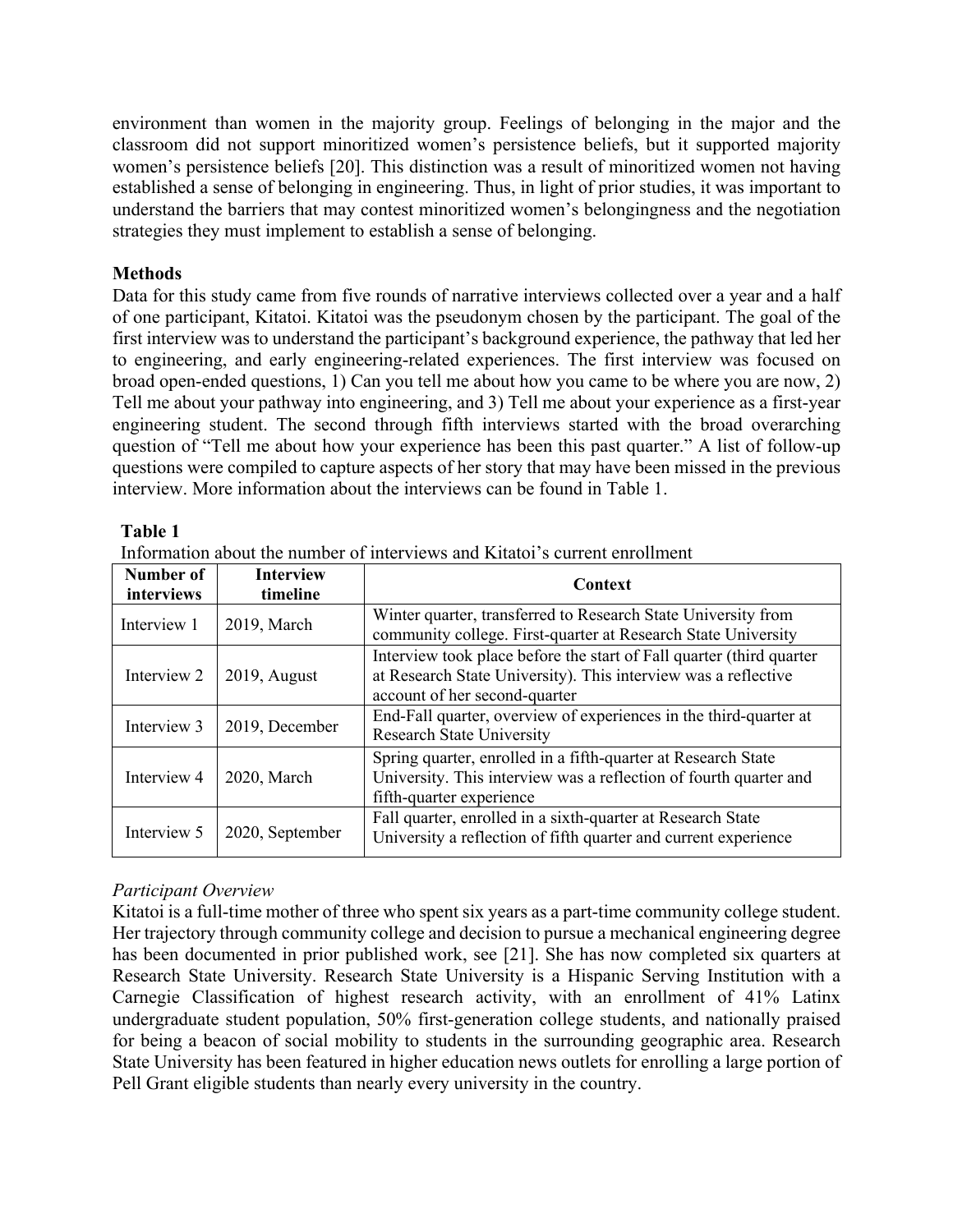#### *Analysis*

The method used to analyze the interviews was an analysis of narratives. Analysis of narratives allows researchers to organize storied data into salient narrative threads, themes, and patterns across a participants' experiences [22]. The author looked across five transcribed interviews, collected after completing each quarter, to understand common and salient experiences and continuity among Kitatoi's experiences. Reliability and validity were considered using the typology outlined in the quality management model. The quality management model, proposed by Walther et al. [23], was used as it illustrates types of validity that are not linked to a particular research tradition or practice. Their typology for quality was used when *making the data* and *handling the data*.

*Theoretical validation* is concerned with the fit between social reality and the theory produced [23]. When reconstructing Kitatoi's narratives (handling the data), the author was careful to capture her experience (i.e., social reality), as it was lived as opposed to how it fits a specific theory. *Procedural Validation* is concerned with incorporating features into the research design that improves the fit between reality and theory [23]. Polkinghorne [24] described several validation strategies that can "convince readers of the likelihood that the support for the claim is strong enough that the claim can serve as a basis for understanding ... human realm" [p. 476]. Polkinghorne [17] advised researchers to help participants elicit their experiences' reflective meanings since experiences are not surface-level phenomena. In the five interviews with Kitatoi (making the data), questions probing deep reflection were asked, e.g., "how did this experience make you feel?" Additionally, Polkinghorne [24] discussed mitigating social desirability, creating an atmosphere of comfort, and gaining the confidence of the participant. Thus, in each interview, a statement reminding the participant to speak freely about her experiences and that the aim was not to judge or criticize her experiences was conveyed (i.e., making the data). *Communicative validation*, concerned with the knowledge that is co-constructed in the social context [23], member-checking was used to ensure that her experiences were retold correctly, i.e., handling the data.

## **Positionality of the Researcher**

Berger [25] posited three significant ways a researchers' position impacts their study: 1) access to the field, 2) shapes the nature of the researcher-researched relationship, and 3) the researchers' worldview and background affect how they "construct the world, use language, pose questions, and choose the lens for filtering the information gathered from participants and [to] make meaning of it" [p. 220]. Access to the field entails having a shared or unshared connection with participants, e.g., researcher and participants could have grown up in similar neighborhoods, thus creating a link and subsequently shaping their relationship. Understanding who the researcher is and how their views develop their study design, method, data collection, and data analysis enhances the quality of the research [25] and secures the research's trustworthiness [26]. The author identifies as a Latina who grew up in a low-income community, is a first-generation college student who has engineering degrees and is now an engineering educator. The lead researcher's positionality influences how the data were examined and the nature of the researcher-researched relationship.

## **Results**

Kitatoi's sense of belonging was both contested and negotiated when she was positioned at the outskirts of engineering despite the diverse campus environment, when instructors reproduced a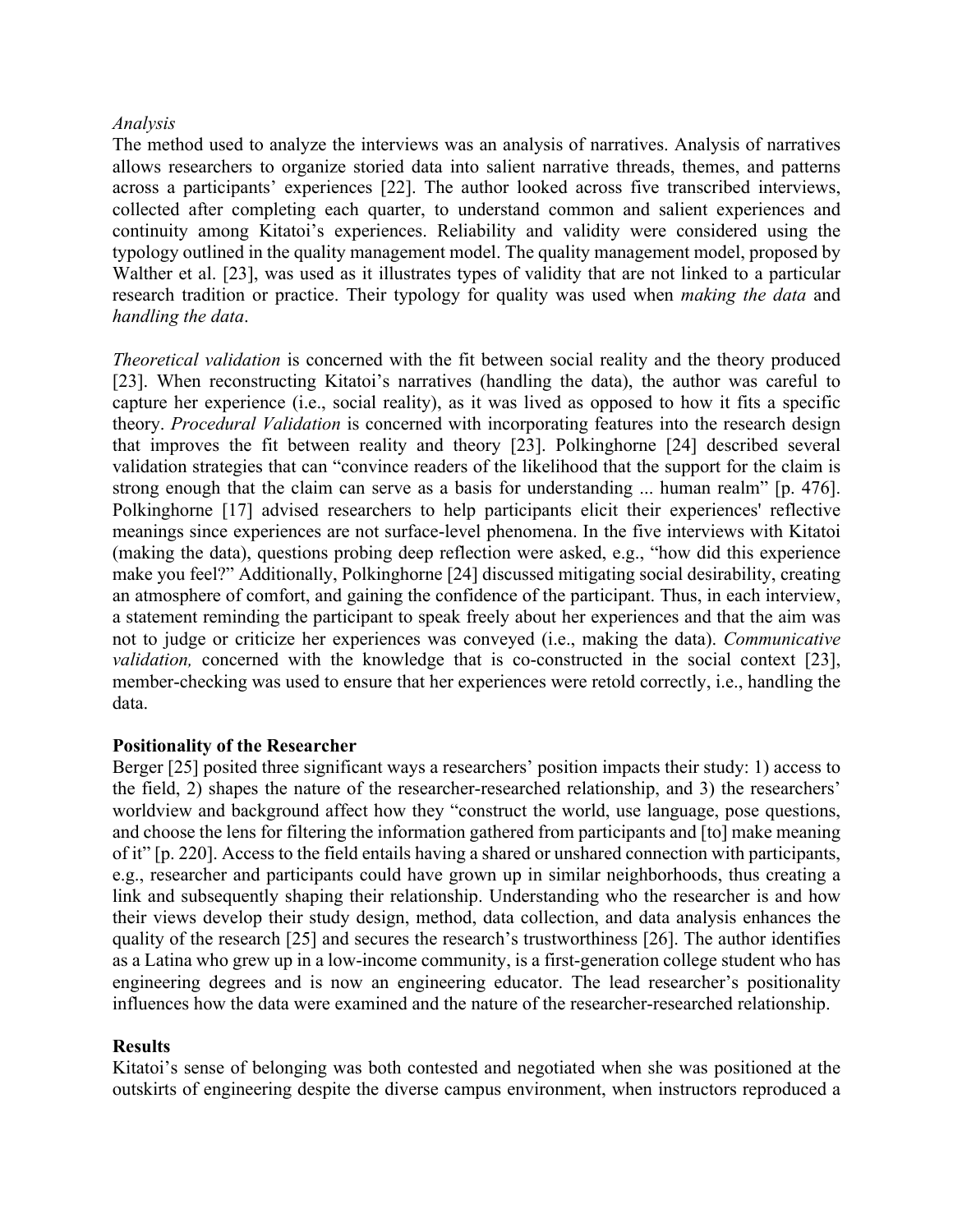particular way of being an engineer, and when juxtaposed with her peers who fit the engineering culture. Nevertheless, Kitatoi negotiated ways of belonging when she could identify with peers that had similar work styles. While there are differences within the Latinx culture, struggling to belong remains prevalent as the Latinx students continue to be underrepresented in engineering [27], [28]. In the following subsections, the author discusses the four themes in depth and their impact on Kitatoi's sense of belonging.

## *Positioned at the outskirts of her diverse campus environment and engineering.*

Research State University has been continuously praised by *U.S. News & World Report* for being a beacon of social mobility for low-income students due to a large portion of Pell Grant eligible student enrollment and graduation rates. Considering the demographics of the student population Kitatoi's experience of not fitting in is especially pronounced. Kitatoi had a rocky transition from a community college (i.e., semester system) to Research State University (i.e., quarter system), "I just feel like I don't have enough time to do everything that I have to do in order to be really successful in these classes or even just enjoy my time at the university" [interview 1]. While she "… learned to be a good student, manage my time, study well …" [interview 1] when attending community college as a part-time student, the demands of full-time student status, required for her Pell Grant eligibility, was overwhelming causing her to fail two classes her first quarter. As a response, Kitatoi reduced her course load the following quarter moving her from full-time to parttime student status. This shift in student status resulted in a ripple effect that further pushed her sense of belonging further into the margins as she stated,

the fact that I need to be there part-time … the people at the financial aid, the professors that I talk to, they kind of look at me like I'm doing it wrong, *like I'm not being a good student* because I'm not able to be in this club … that club, have a full-time schedule [interview 2].

Kitatoi actively tried to integrate herself into the campus environment by seeking to participate in a Chicano Studies Mentoring Program and "students with kids" group. However, due to the overwhelming number of Latinx students seeking mentorship and a limited amount of student mentors, she was left without the benefit of the mentoring resource. Likewise, the group tailored for students with kids was intended for students with toddlers, not young adolescence, "I'm not going to put my kids in daycare … They don't need it" [reflection from interview 5]. The resources available to students to benefit their campus integration were not readily available or fit her current situation,

there are resources, but they're just at times that I'm not even on campus, or I'm not able to just go at whatever time I want. I need to be back home at a certain time because of the kids [interview 2].

While Research State University may be well equipped to serve its predominantly minoritized student population, there is also a common characteristic across students. The majority of the students attending this institution are enrolled as full-time students, 98% in 2018, and 95% are under 24. The homogeneity of the students enrolled at this institution positioned Kitatoi at the outskirts. In the second interview, when she was enrolled at Research State University for a third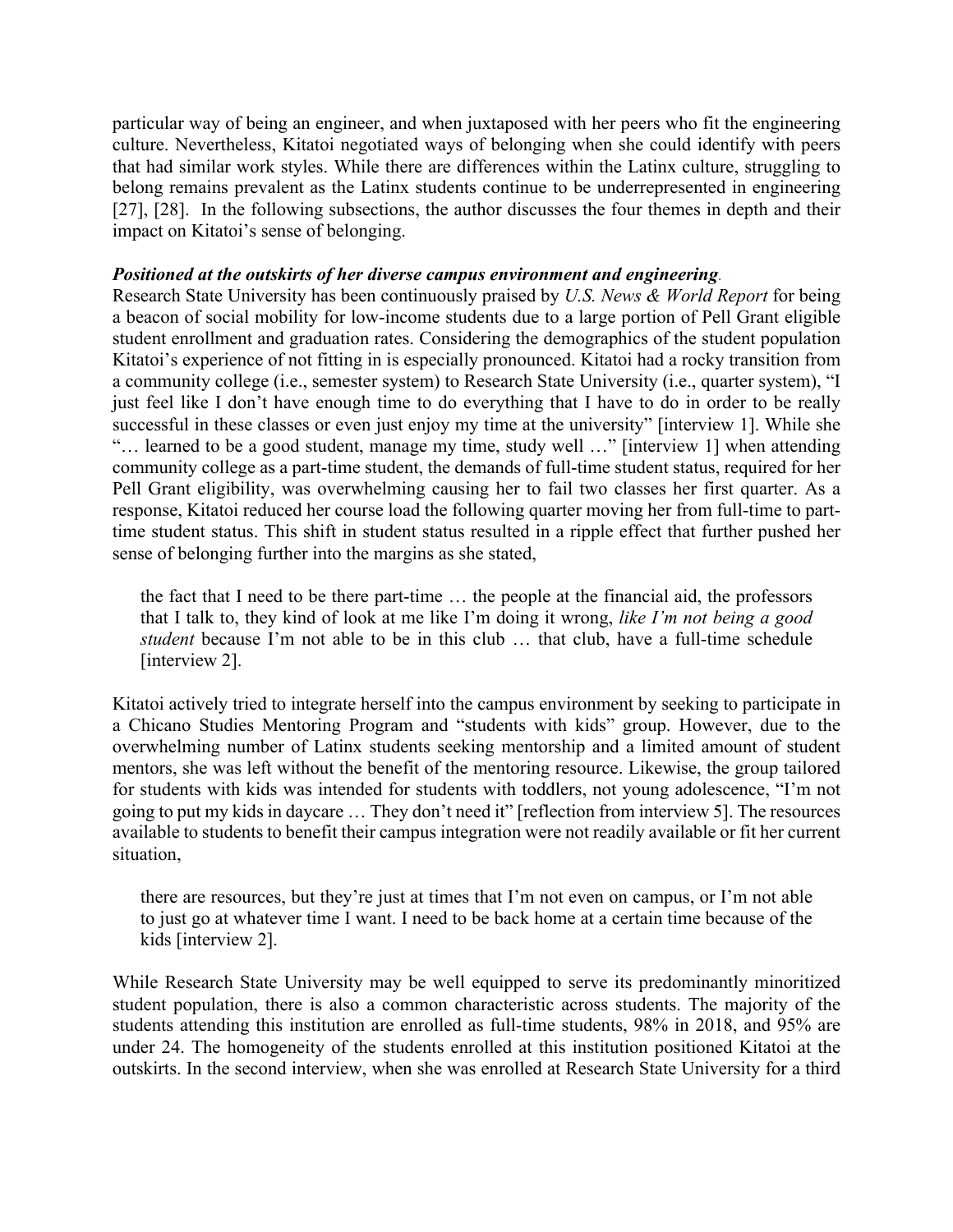quarter, she summarized her sentiments towards the institution's general treatment of nontraditional students, stating,

I just pretty much want to transfer because I feel like [Research State University], they don't give a shit about people's situations … because I don't fit the numbers … I talked to my advisor … and he was telling me about statistics and generally people do this. Generally, students are like this, like that. And I told him, "Yo, how many of these students have three kids and are close to hitting 40? How many of your students are in my situation? None, right? So, that doesn't make sense to me, and it's not fair that you're holding me at these standards just like these other 20-year-old male students with no kids. That's not fair …" I kind of have it set in my mind like [Research State University] just doesn't want me there because I don't fit … they pretty much like to see numbers. If their students are doing well, then it's good reputation for the school. If there's one bad apple … they tend to get rid of it, and I feel like that with me … I just feel like yeah, they don't want me there, or I'm not good enough for that school … [Interview 2]

Kitatoi's experience of not fitting into the institution was further exacerbated by the Dean of her mechanical engineering department, recounting,

The Dean of my department … I talked to him … I told him my situation. And pretty much [implied] basically if you can't handle this major, there's other majors that you could consider ... the help that I feel like I should be getting, it's not there at all. So, I feel like I have to pretend like I'm a 20-something year old with no other responsibilities, so that I can feel like I belong in these classes … [Interview 2]

In her third quarter, the image of who belonged at Research State University and engineering was taking form and was limited to 20-year-old males with no family obligations and afforded time to carry a full course load and join clubs. Walton and Cohen [29] posit that when individuals feel insecure about their feelings of belongingness, they become hyper-aware of subtle cues that remind them of not belonging. It's noteworthy to point out that Kitatoi's experiences of not belonging were less than subtle. The overt manner in which she was reminded she did not belong was through advising strategies that simply did not consider her current life situation and her professor's lack of empathy towards her struggle to balance motherhood responsibilities and course demands. However, despite the unwelcoming culture, Kitatoi wasn't deterred from continuing her education. While she never explicitly stated that people like *her* belonged at Research State University or mechanical engineering, Kitatoi did try to reposition herself as an insider in the broader culture by demanding that her institution make space for people like her stating, "there should be help for people like me. I shouldn't be punished because I'm not able to be full-time …" [Interview 2].

Research State University received its Hispanic-Serving designation in 2008, thus having more than a decade to properly understand the complexities of *serving* Latinx students. Garcia [30] argues that because institutions that are predominately white become HSI due to demographic shifts, the institution's white normative standards (i.e., indicators of prestige and effectiveness grounded in whiteness) remain. Thus, HSIs with historical white normative standards still rooted in their administrative practices and a predominately white male engineering program further contested Kitatoi's sense of belonging.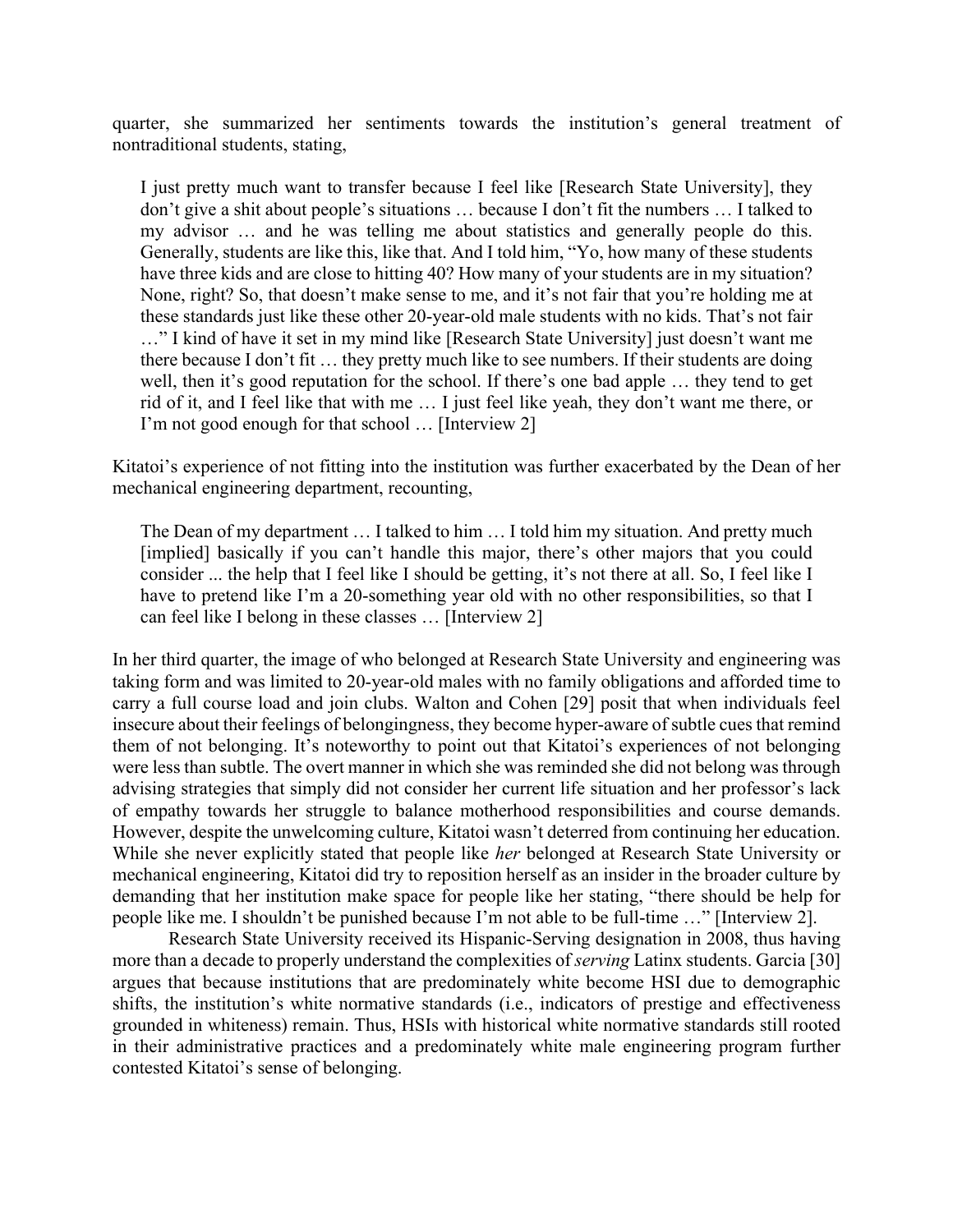Five quarters into her time at Research State University, Kitatoi was no longer in academic probation, however she was still enrolled as a part-time student as that strategy best supported her current life circumstance. Yet, Kitatoi still felt like an outsider in her institution and broader engineering culture,

I don't feel like I belong there, I don't feel like I connect with the school … I just have that mentality of, "I just need to go through this part. I'm just passing by" … And I'm fine with that, that doesn't bother me anymore [interview 4]

Decades of research focused on college student's college departure affirm that students are more likely to withdraw from their institution, all together, when they are not sufficiently integrated socially and academically [31]–[38]. Kitatoi's resignment to "just passing by" and her lack of connectedness with the institution are worrisome. Seymour and Hewitt [39] and Marra et al.'s [40] work emphasized that women who leave STEM disciplines decide to switch into non-engineering degree programs due to feeling as though they didn't belong in the discipline, irrespective of actual performance markers. Kitatoi repeatedly faced experiences of being positioned at the outskirts of her campus and engineering environment. She also spoke about how instructors' ideologies of what it means to be an engineer disrupted her sense of belonging.

## *Instructors' reproduction of who belongs in engineering.*

In the engineering classroom, instructors reproduced the idea that there was a particular way of being like an engineer, leaving Kitatoi struggling to establish a sense of belonging. In the first quarter at Research State University and her first exposure to a mechanical engineering course, Kitatoi was confronted with the unrealistic expectation of what it means to belong in engineering, stating,

[the] Dean of the department ... He was actually one of my professors the very first semester ... he has this attitude of, "You just need to be the best. You just need to know this already. This should be common sense. You should be able to do this in your sleep. You should be able to know all these formulas, memorize all these formulas." He had that mentality of you just need to already be smart enough for this major, if you're going to make it in this major … And that got to me … I'm not at the level that he's already expecting everybody to be. Maybe I'm in the wrong major … maybe I shouldn't be here because if I want to be here, I'm already way behind how this professor's expecting everybody to be ... [interview 2]

Engineering faculty and their practices are typically students' first exposure to the engineering field. Faculty not only teach students engineering concepts but they also serve as formal or informal mentors that can shape how students experience the academic climate and influence their feeling of belongingness [41]. The ways of belonging constructed by the Dean of the department promoted a fixed view of one's ability; implicitly rejecting the idea that students can *become*  capable knowers and doers. Research has found that a fixed mindset rhetoric only serves to systematically disenfranchise minoritized students' performance in STEM; Canning et al. [42] documented how minoritized students' motivation and achievement are negatively shaped by STEM professors' fixed mindsets. The Dean's rhetoric was also a reproduction of masculine social norms which implicitly tell women that to belong in engineering they must fit the image of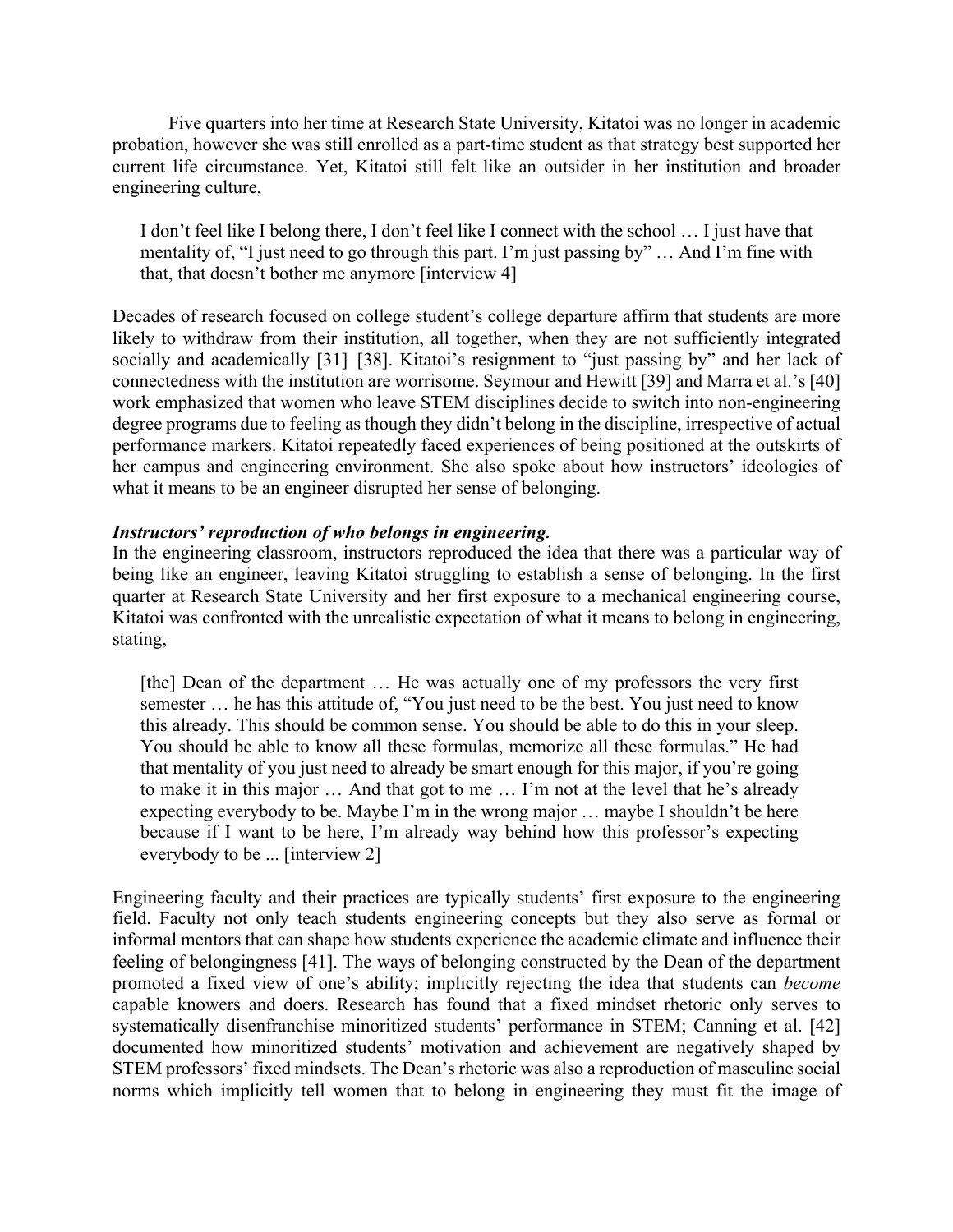stereotypically masculine traits [e.g., 12]. Comprehensive research studies have documented the notion that brilliance and genius equate to masculinity [e.g., [44]–[46]], and these messages have adverse effects on women's interest in the field and belongingness [45]. The message Kitatoi was receiving from her environment placed her in a state of negotiation, evaluating her *want* (i.e., "if I want to be here") with the expectations of the type of student that should be walking through the doors of an engineering classroom (i.e., "you just need to already be smart enough for this major"). The constructed narrative of who belonged in engineering was shaping Kitatoi's thoughts of who should and should not be an engineer. These early socializing messages of who belongs in engineering are intended to train engineering students to conform to a culture by learning to portray a "convincing and correct performance in a role … and that performance involves very masculine rituals and images" [47, p. 668]. Still, Kitatoi agentically resisted the constructed narrative of who belongs in engineering, "I wouldn't be sitting in your class if I was a genius already … I don't think you [the Dean] should be making your students feel like you need to already be a genius …" [interview 2]. Kitatoi's statement was a negotiative act against the ways of belonging portrayed by the Dean and can be understood as her attempt to redefine who belongs in engineering, i.e., not already made geniuses. Unfortunately, the reproduction of what it means to be a "good engineer" was a recurring message engineering professors propagated at Research State University.

Five quarters into her mechanical engineering degree program Kitatoi continued to receive messages of the level of competency expected of engineers, recalling, "In my statics class, my professor … he would just say, "You know, I think to be a good engineer, you should be able to solve this really easily …" [interview 4]. The engineering faculty at Research State University participated in a boundary setting practice, where particular qualifications were intended to restrict ""true" engineers" from other lesser qualified individuals [48, p. 311]. While the messages that bound students into believing there is one particular way of being a "good engineer" are harmful to students. Kitatoi resisted the idea that she could not achieve the "good engineer" status, declaring

"Okay, I'm going to practice these types of problems and come the final, I'm going to do better in these kinds of problems." … it's like a mental note that I would say to myself, "Okay, I'm going to prove it come the final ..." [interview 4]

The idea of what constituted a "good engineer" left Kitatoi's sense of belonging contested. Yet, she strove to prove to her instructors and herself that she was a "good engineer." Kitatoi, unbeknownst, played into the meritocratic game to prove that she could solve difficult equations easily and thus was a "good engineer." Yet, her approach was common, as Seron et al. [19] has documented that the culture of engineering reproduces a particular way of being, in that it socializes women into believing that raising concerns about marginalization is "tangential … to what counts as the "real" practical and objective work of engineers" [p. 4]. At the end of the fourth interview, Kitatoi's reflection of what constituted a "good engineer" was filled with resentment, while she received a B in her statics class, the image of who belonged in engineering left an unpleasant feeling, stating,

I think it's really messed up. I think a lot of the times tambien [also] that whole good engineer, student engineering means I have to be a dude that spends all of my days in office hours or at the TA's office hours brown nosing or asking them questions just all day long like I have nothing else to do, which I think that's wrong … not every student is able to do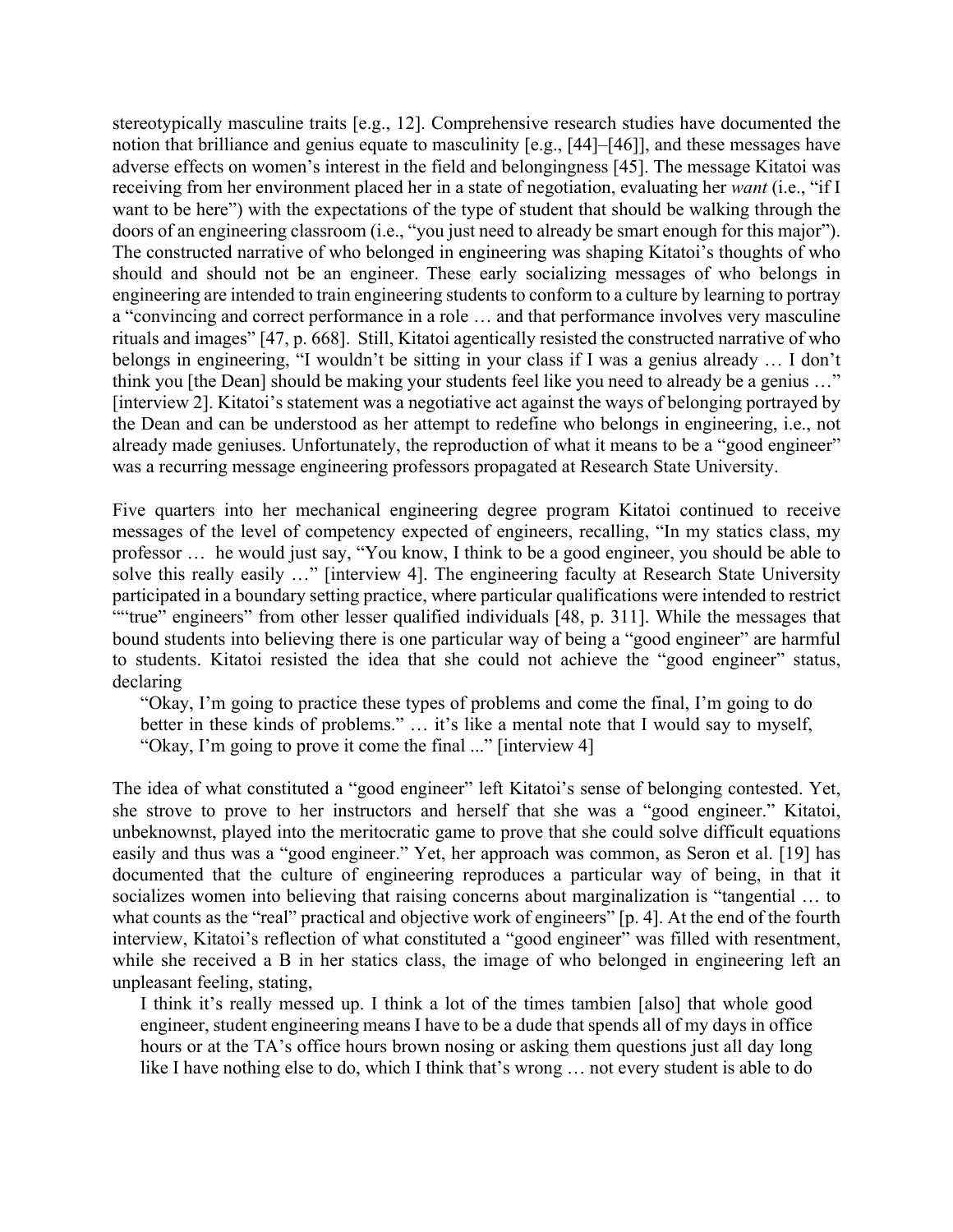that. But I don't think that they're going to be better engineers than, say, me. But I think the professors do think that … [interview 4]

The narratives faculty portray in their classrooms about the type of people that belong in engineering only serve as instruments to determine who should and shouldn't participate in the field [41], [49]. Pawley's [49] work reminds us of the historical concern universities had about "diluting" engineering's status due to increasing women's participation [p. 63]. Perhaps the mechanical engineering faculty members intended to preserve their discipline's status by binding their field to a set of hegemonic ways of being. Equally plausible is the lack of understanding of how rhetoric that maintains the fields masculinity adversely effects the few women in their classes.

The engineering culture is an interconnected system where instructors are not only imposing a certain way of being like an engineer, but peers are absorbing these early socializing messages and reproducing them. The next section describes Kitatoi's contested sense of belonging when juxtaposing her ways of being with her peers.

## *Belonging contested and negotiated when juxtaposed with her peers' ways of being like an engineer.*

Observing one's environment and how others interact in the environment can prompt minoritized women to reevaluate their sense of belonging [50], as behaviors they observe from others may not reflect their behavior. Prior to the fifth interview, upon reviewing the four interview transcripts, I noticed Kitatoi often compared herself to her peers. I made it a point to ask her how she would describe her learning to understand how she may be positioning herself relative to her peers; she stated,

I always thought that I learned things or understood things a lot, at a slower pace than what seemed to be the rest of my class … I always thought that I need to hear things once or twice ... really dig deep ... rather than just getting everything really quick ... [interview 5]

The dualism between taking a "slower pace" and "getting everything really quick," contested her sense of belonging in the engineering classroom environment. While she is observing others presumably promptly absorbing the course material, her reality is different. She often finds herself confused about topics covered in the lecture and requires multiple forms of exposure, i.e., "I need to hear things once or twice." Perhaps what Kitatoi was really bearing witness to was the ingrained dispositional belief her peers had about being the "cream of the crop" [4], [51, p. 36]; which, to uphold, requires a *display* of competence. Robinson and McIlwee [52] argued that engineering competence was a function of how well one presents the image of what it means to "look like an engineer ... and act like an engineer," an image equated to masculinity [p. 406]. Having spent six quarters at Research State University, Kitatoi continuously observed her male peers present an image of themselves as truly in their element, stating,

I can kind of see it in the way the other students talk and the way that they're like, they don't talk about like they're worried about an assignment ... that confidence that other people have that I don't have … a lot of the times there are questions that like, "Oh shit." … I wouldn't have thought of those questions … Let's say I get back an exam and it's very average, or maybe below average, and I kind of see other people around and they don't have an expression in their face that says that they got an average or below average score. That's kind of also where I get it from … I guess, confidence level that other people seem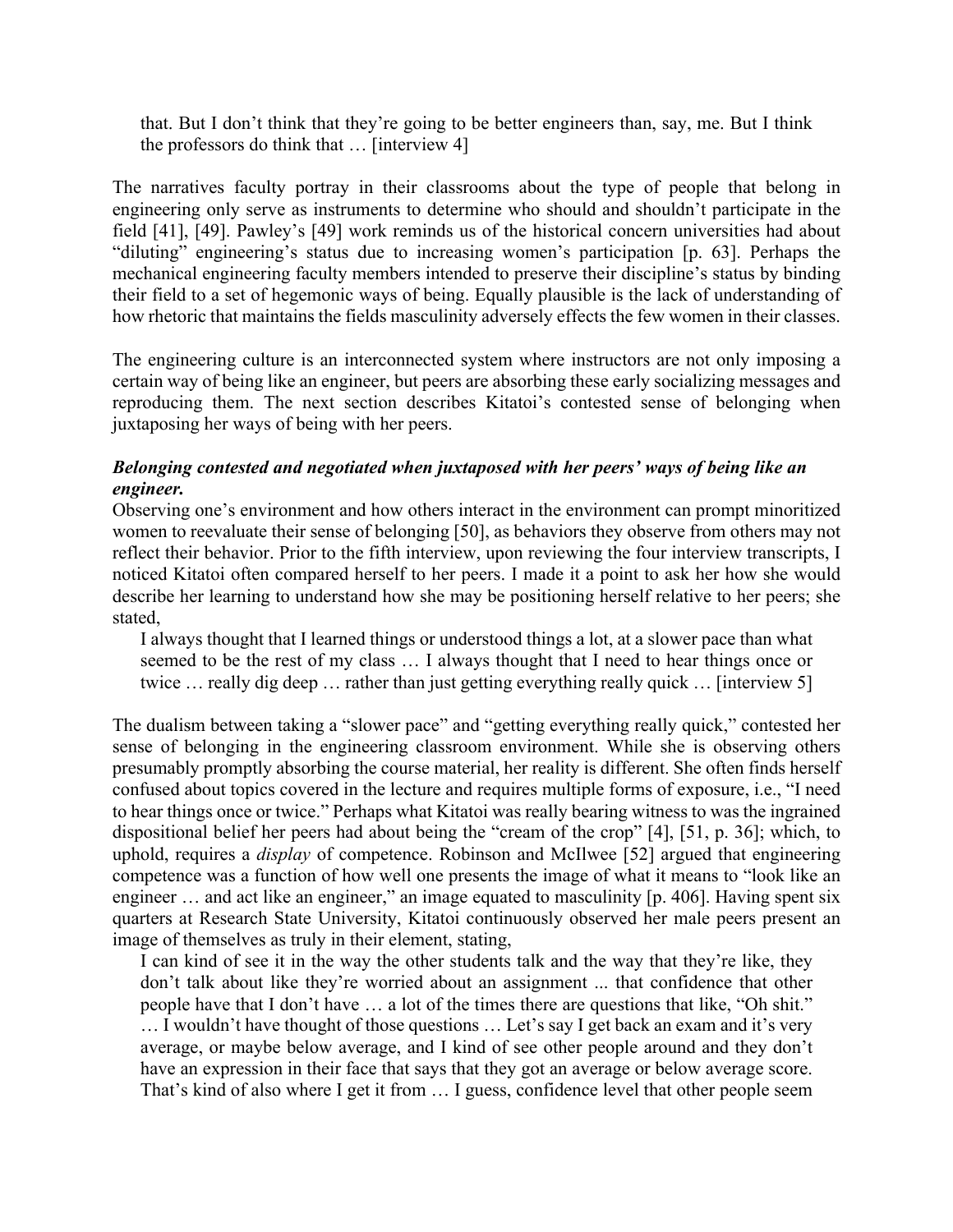to be at … I feel like it's typically just groups of guys … They just look like they arrived unprepared, started late, like their buddies, you could tell that they hang out after class … with my friends at school ... we have a class coming up and we're headed to it. That's all we're talking about. If we turn in an assignment, that's what we talk about. If we have a test coming up, that's what we talk about … others that I'm referring to, they talk about … everything else, all the other stuff, except for what's actually going on in the class, which makes me think that they must just have that shit down. That they're not even worried about it [interview 5]

Recent work by Verdín [20] found that students' beliefs in their capabilities to do well in engineering subsequently supported their sense of belonging in the major and in the classroom environment. Kitatoi's narrative further expands on the connection between feeling confident in one's ability and sense of belonging by exposing how one's confidence is contested in the engineering culture. The calm demeanor observed in her male classmates translated to confidence in doing well in the course. In previous interviews, Kitatoi spoke about how she preferred to form study groups with other female classmates. She, along with the other few female classmates, specifically focused on the classroom content when they interacted with each other, a practice that wasn't shared by her male classmates, i.e., "others that I'm referring to [male classmates] … talk about … everything else, all the other stuff, except for what's actually going on in the class." Whereas Kitatoi interpreted her male classmates' behavior as confidence in their ability, their behavior can also be interpreted as performative acts of masculinity. Scholars have found that success in a male-dominated occupation is strongly associated with gender-stereotypic performances such as displaying masculine personality (e.g., competitive, aggressive, daring, brilliance) [43] and fields that value brilliance as an inherent trait often evoke a masculine environment [45]. In Kitatoi's classroom environment, masculinity was being enacted through the emotionless expressions in her peers' faces when a major exam was returned with a grade, when difficult questions were posed in class, and a general sense of confidence that they naturally belong in that particular class environment (e.g., "arriv[ing] unprepared, start[ing] late"). Observing the cliques of guys in her class uphold masculine social norms contested her beliefs of what it means to belong in engineering. Nevertheless, Kitatoi negotiated her sense of belonging over time, "... I think it was just time. Time taking the classes that yeah, changed my mind …" [interview 5] and repositioned herself in a location that fit her work style and how she saw herself, stating,

I feel like I'm kind of the behind the scenes person while these type of people are the ones up in front of the crowd explaining *my work* because we're in the same class. We're learning the same subject. I think that's a good way of explaining how I see the situation ... I think just being long enough on campus or in these classes, being there long enough to know that there's other students that do have the same question that I do, or there are other students that also have no clue as to what's going on, but they're going to figure it out, rather than just flashy, really smart, just knows everything off the top of their head type of person … [interview 5]

Kitatoi came to identify two forms of belonging in engineering, those who 'fit' the stereotypical way of being, i.e., "flashy, really smart … knows everything off the top of their head …" and those that needed to spend time in the library working through problems. She negotiated her belongingness in engineering by positioning herself in a location that did not contradict how she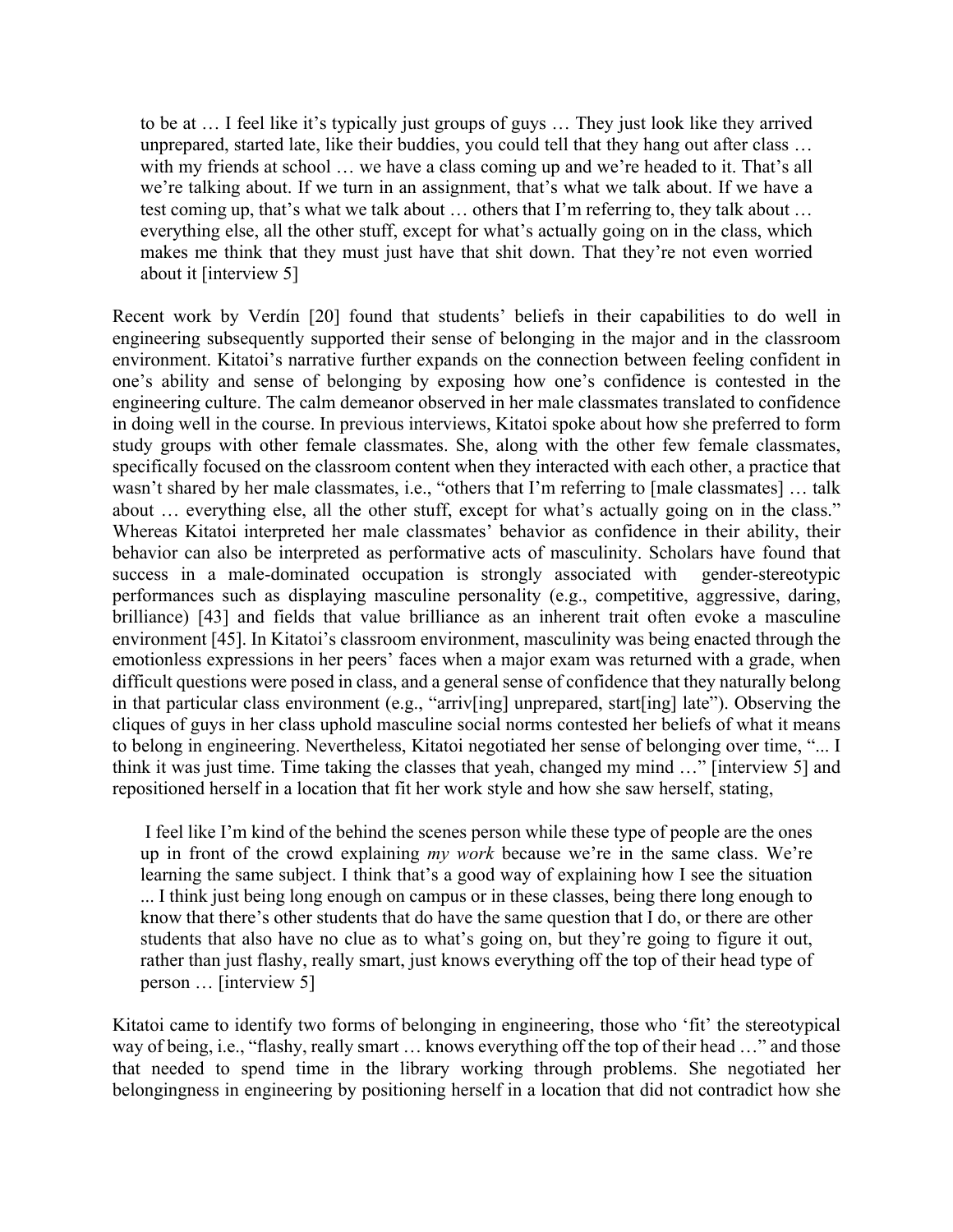saw herself. It is commendable that Kitatoi, after repeatably stating she felt like she didn't belong, (e.g., "I feel like I'm the student that doesn't fit in …I'm kind of like an outsider …" [interview 2], "I don't feel like I belong there …" [interview 4], and "Besides feeling like I don't belong… definitely feel like I'm sort of isolated" [interview 5]) would find a way to position herself in a manner that supported her sense of belonging. However, a perceived mismatch between a culture and students' values, beliefs and identities can induce them to consider other fields that offer a match to their ways of being [15], [50]. For the time being, Kitatoi seemed to have found a way of belonging by negotiating how the culture expects students to be and how she sees herself. Continuing to follow Kitatoi's engineering trajectory will further inform whether her negotiated ways of belonging were enough to help her persist towards degree completion. The last theme presented in this paper is a final examination of Kitatoi's efforts to establish a sense of belonging.

#### *Identifying peers with similar work styles supported her sense of belonging.*

The classroom and campus environment seeped in masculine social norms and young student vibes, contested Kitatoi's sense of belonging. In the current engineering culture, establishing a sense of belonging for minoritized women is a continuous negotiation process. Kitatoi found ways to belong in engineering by recreating an environment that was conducive to her ways of learning, ways of being an engineering student, and in an environment that did not reproduce masculine social norms, evidenced in the following account,

I would get together with these two other girls … we had pretty good chemistry going on with studying for the classes … we would work on one class and then move to the other class if we needed to … we were our support, just us three girls, we were very supportive of each other because we're all on that same boat … there's like 80 people in this class, and there's like seven girls. And there's three of us here, so holy shit, we've got to stick together type of thing. I think that helped a lot, even mentally …. *it made me feel more like I belong*. Like yeah, I can do this because if I'm not understanding something, I wasn't the only one that's not understanding it. Or maybe they didn't understand something, but I did, so I was able to have a conversation with them ... Just the fact that they were females, it just made it a lot more comfortable with either even asking questions, emailing the professor, being stuck on the same thing, or being just stuck at all. It wasn't a feeling of, "Oh, I must be dumb because I'm a girl, and I shouldn't be in this class." [interview 2]

The second interview with Kitatoi was a reflective account of her second quarter at Research State University. The practical strategies of identifying individuals with the same learning and studying style served to provide her with a counterspace where she can begin developing a sense of belonging. Forming a study group with other female students was equally instrumental, especially when considering that Kitatoi was observing how the majority of her peers reproduced masculine performative norms that contested her belongingness. Implicit stereotypes of who belongs in engineering leaves an imprint on students' self-concept (i.e., ideas about oneself [15], [53], however, creating a counterspace that allowed her to express concerns of course content without having her self-concept threatened was a strategy she continued to employ over time. Counterspaces were originally theorized as spaces where students with similar racial/ethnic backgrounds could gather in a "safe space" to share their common experiences, see [54], [55]. Ong et al.'s [56] more recent work found that minoritized women from heterogeneous backgrounds, but in similar classes, formed counterspaces by "band[ing] together for study groups" [p. 220] and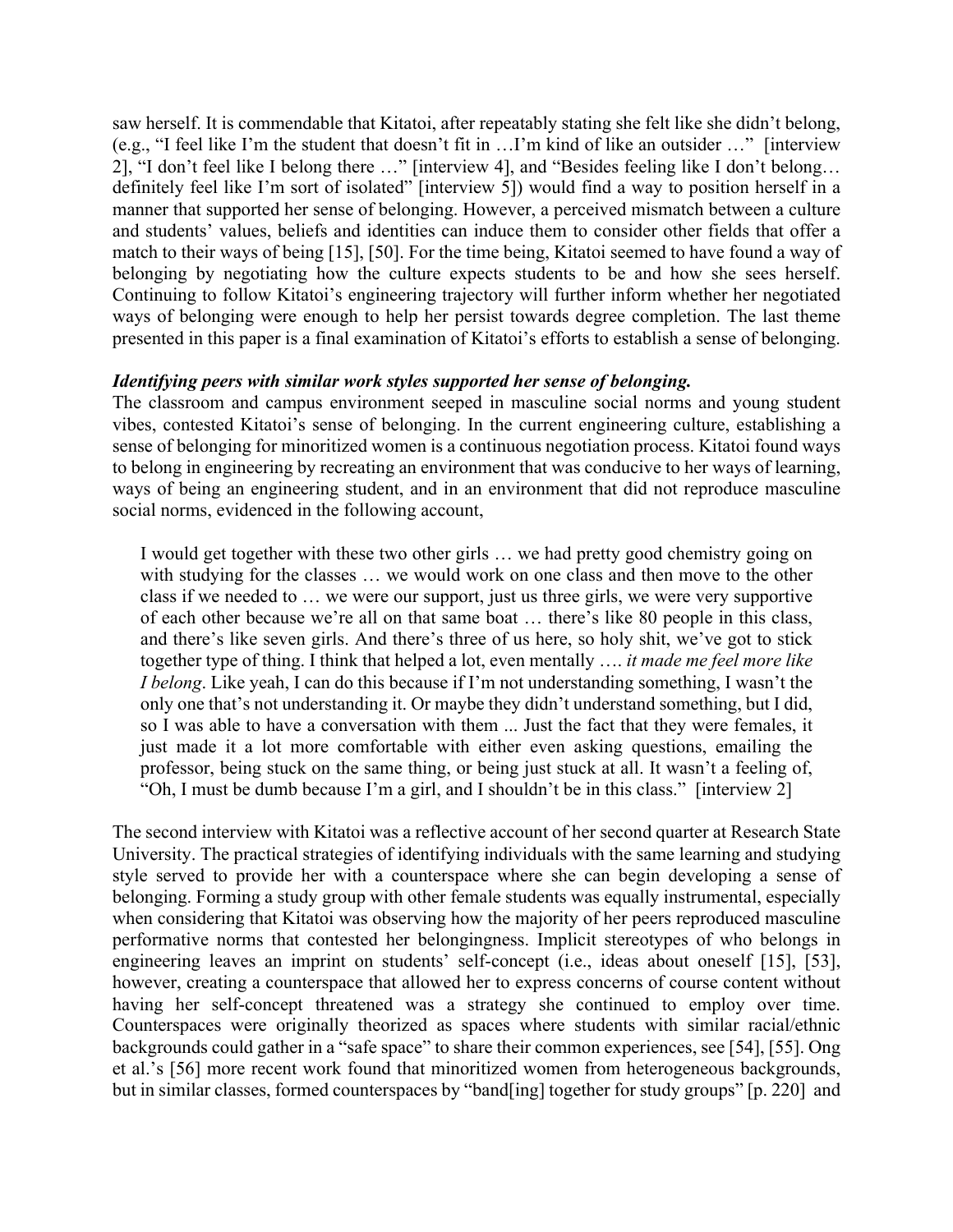shared content knowledge. "Spaces" were not always physical but also conceptual or ideological [38]; the ideological space Kitatoi created aligned with her sense of who she was as a learner. In the follow-up interviews, Kitatoi continued to describe the specific strategies she used when choosing the type of people to associate with, this was evident in her  $3<sup>rd</sup>$  and  $4<sup>th</sup>$  interview,

… what I look for in people that I want to study with is that they're driven … that I can have a conversation with regarding the material because I think that's how I learn also better, if I have a conversation, like a back-and-forth … because I can study with those people. I can get something out of it … rather than the … people that are just so smart. They don't even have to talk about anything … I think I'd rather hang out with people that are like … "Yeah, I'm struggling, but I'm going to figure it out" versus somebody that just understands something right away … I think I connect more with people that figure things out. Doesn't matter how difficult it is or how long it takes them ... [interview 3]

I tend to look for people that sit around the same area that I do, towards the front … or taking notes, ask[ing] questions … versus the people that are … talking a lot during class or even before class, like, "… Why do we have to be here? I wish there was no class today." Yeah, we all feel like that, but you're here, put your game face on ... I kind of see they're a younger crowd, they have this I don't really care type of vibe … when I'm looking for somebody … to study with … just have the same type of work habits, don't like to leave their assignments till the last minute … [interview 4]

Belonging uncertainty is especially pronounced for individuals who receive subtle or not so subtle messages of who belongs in a certain space i.e., the male dominated culture of engineering [15], [29], [57]. However, students can employ mechanisms to create safe environments where their abilities and performance are not challenged or called into question. Kitatoi found a counterspace with others who would not criticize her learning style and with those who did not display performative acts of masculinity. As well, similarities among peers matter [15], however sometimes it is not possible to build networks with peers that share a similar background especially when the demands of motherhood and being a commuter student are compounded. The absence of a connection with in-group peers was noticeable, when asked if she would prefer to be around peers who are similar to her (i.e., Latinas, first-generation college students), Kitatoi stated,

I think I would like that. I think it would be just fun. More of a sense of community … there is people kind of like me that are doing the same thing that I'm trying to do … I think if I had more of that, I think it would be a lot more enjoyable rather than feeling out of place or like, "I'm the only one doing this, I'm the only one that brings frijoles [beans] for lunch" … [interview 4]

While Kitatoi did not limit herself to studying with other Latinas or other women first-generation college students, possibly because of the scarcity in engineering, her focus was ideological as it pertains to how they approach learning difficult material. Her strategy of focusing on how people approach learning was enough to build a sense of belonging, as she stated,

The people that I have studied with [White and Asian women], they've been just like me … and they're doing fine. They're just as much as in this field as I am … Clearly, not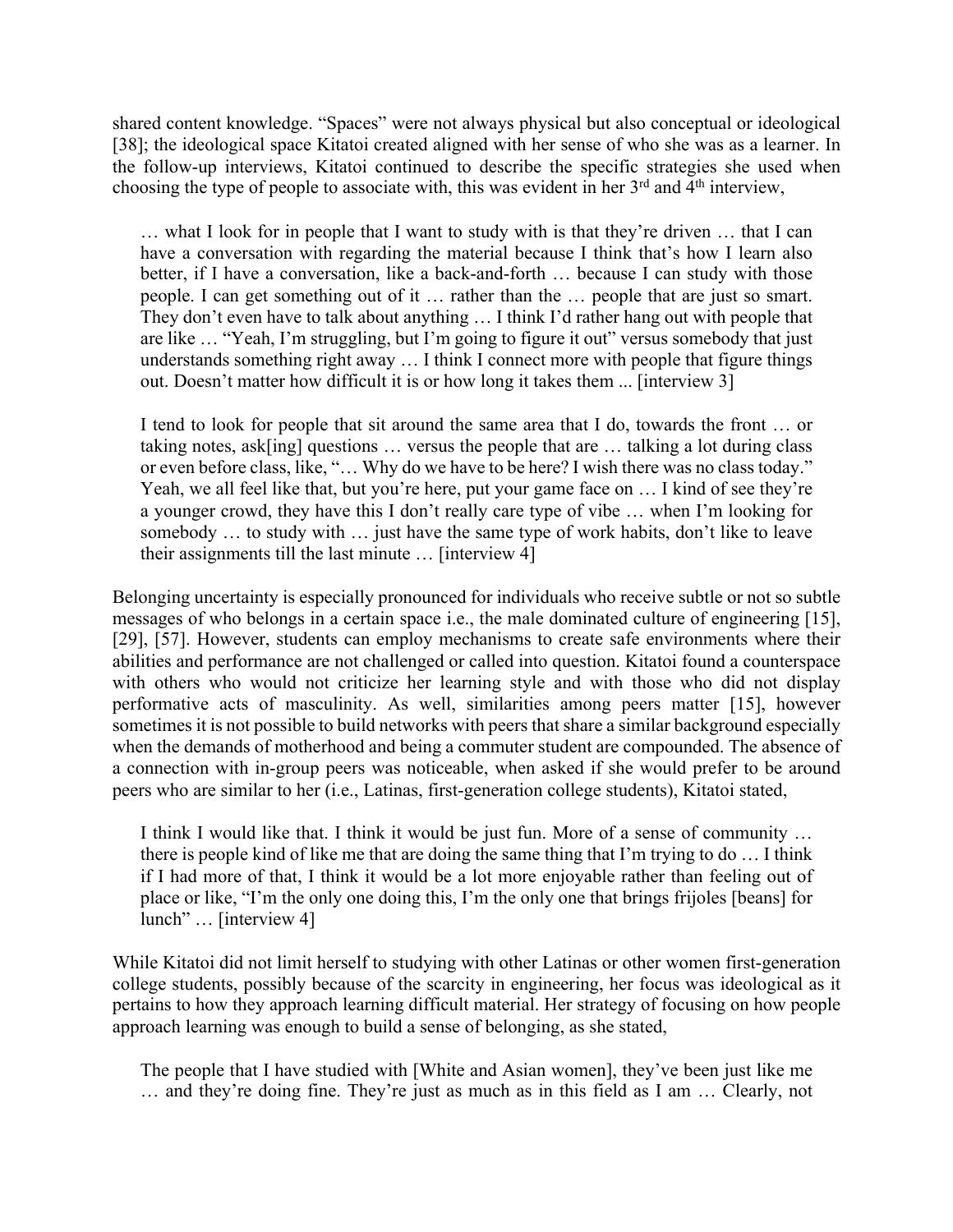everybody just has all the answers off the top of their head. They'll just figure it out or if they don't remember, they know where to look to get it … [interview 5]

## **Discussion and Implications**

Students' who aspire to become part of the engineering community of practice are expected to acquire the cultural norms, values, and behaviors appropriate for their respective community [58]. However, for minoritized women in engineering, who are also nontraditional students, the process of acquiring the cultural norms and values of the community often means they have to "pretend like [they are] a 20-something year old with no other responsibilities" or "have to be a dude." This study sought to understand how Kitatoi's sense of belonging was impacted through the engineering culture, classroom, and university environment and how she came to establish a sense of belonging amidst an unwelcoming engineering environment. In Kitatoi's narrative account, her sense of belonging was negatively impacted when juxtaposing her ways of being with those displayed by her peers who fit the stereotype of an engineer, through the views of instructors who reproduced a particular way of being an engineer that left her feeling like an outsider, and through a university environment that could not accommodate a part-time student's needs. In the five interviews with Kitatoi, there was a recurring message of feeling like an outsider, not fitting in, and not belonging in the campus and classroom environment. The feeling of "not being good enough" was expressed twenty times throughout the second interview, alone; this sentiment resulted in a diminished sense of belonging. The mechanical engineering department culture espoused ideologies, assumptions, and values of who belonged in engineering which felt incongruent with Kitatoi's self-concept.

Women who do not fit the engineering culture must develop strategies to succeed amidst the unwelcoming space. Kitatoi employed a strategy of creating for herself a counterspace where her self-concept as a student who needs to revisit course content and needing to discuss course material did not call into question her competency. The act of creating a counterspace helped her negotiate her sense of belonging and ultimately allowed her to see that there were other women "just like me" who belonged in mechanical engineering just as much as she did. While it is not a radical approach to revisit course material and form a study group, the cultural norms Kitatoi was experiencing explicitly told her that she needed to be a type of student who "should be able to do [course material] in [her] sleep … should be able to know all these formulas, memorize all these formulas," and "get everything really quick." Her mechanical engineering Dean and instructors' socializing messages called into question her state of belonging in the discipline. At play was a "cultural construction of ability, of being "not cut out"" for the discipline [59, p. 62].

While the objective of the study was not to shame or blame individuals at Research State University, it is certainly important to call attention to the practices that are systematically contesting minoritized women's sense of belonging. Research has found that departments and programs who focus on collaboration rather than competition and student-centered approaches rather than institution-centered approaches have an increase success rate of all of their students, and more specifically minoritized students [60]–[62]. The work of Rainey et al. [63] found faculty strategies that statistically supported minoritized women's sense of belonging in the classroom environment which include:

- Creating an atmosphere where students feel they could ask their instructors for help if they did not understand course-related material
- Instructors being available to meet.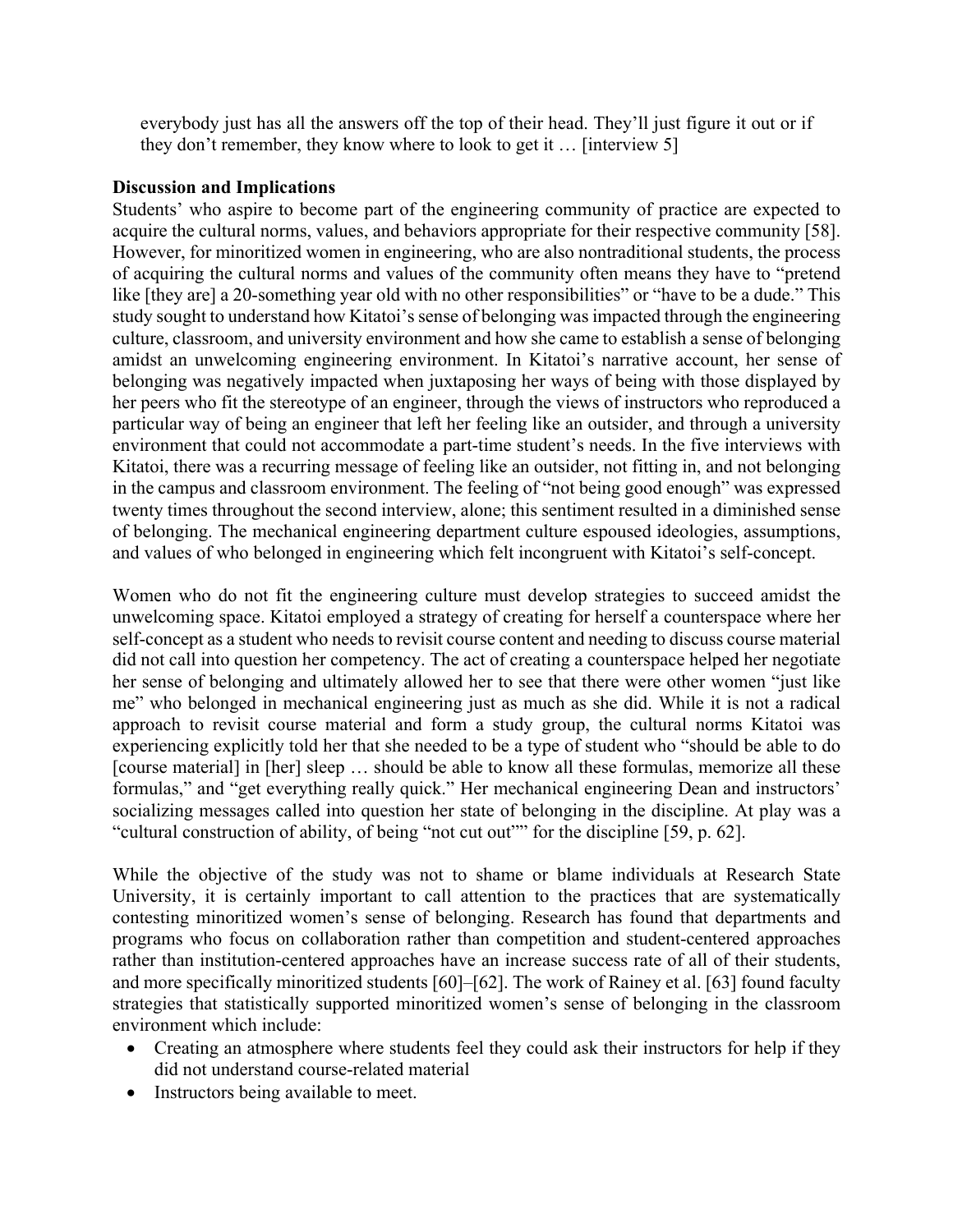- When instructors fostered an atmosphere of mutual respect.
- When students were able to leverage their home experiences to solve an engineering task.

Educators may rightfully conclude that the first three practices listed are standard practices in engineering education; however, Kitatoi's experience is a powerful and eye-opening account that establishing a welcoming atmosphere is not always guaranteed even at "Hispanic-serving" institutions. The last strategy, i.e., drawing on home experiences to scaffold problem-solving tasks, is closely related to the concept of funds of knowledge [17], [64], [65] which maintains that students enter universities with accumulated bodies of knowledge that can serve as capital towards learning. The ability to use one's accumulated bodies of knowledge to support their engineering learning is especially important towards establishing a sense of belonging in the classroom for minoritized women compared to other racialized groups (i.e., majority men and women) [57]. Additionally, the strategy of helping students leverage their own funds of knowledge is a practice that educators can carry out in their classroom environment.

Negotiating ways of belonging in engineering is a mechanism that can helps students persist in the field, however the process of negotiation can also bring issues of cultural mismatch to the forefront. A practical remedy to support minoritized women's negotiated sense of belonging can be through a social-belonging writing intervention. Shnabel et al. [66] found that writing about social belonging improves academic performance and identity threats among negatively stereotyped group members. The study was conducted with Black and White high school students; however, there is merit to translating this intervention from a secondary context to a post-secondary context. Engineering educators can consider using this exercise as extra credit that prompts students to consider how their approach to learning or strategies to learn course material supports their belongingness in the discipline. The goal of the social-belonging writing intervention could be to bring to the forefront how students learning strategies are strategies befitting engineers, thus supporting their sense of belonging in the discipline.

## **Conclusion and Future Work**

This study was a narrative analysis of five interviews with one Latina, first-generation college student whose nontraditional path into engineering has been a constant struggle. Three major sources contested her sense of belonging, which include the "Hispanic-Serving" Institution's white normative standards, the masculine social norms espoused by her department's faculty, and peers' reproduction of masculine ways of being an engineer. Nevertheless, Kitatoi found a way to belong through a counterspace created not by in-group peers but by peers who shared similar ideologies towards learning. The author will continue to follow Kitatoi's trajectory with the hope of tracking her successful degree completion and understanding the strategies she continued to employ to foster a sense of belonging. As well, future work will also closely examine the interplay between establishing a sense of belonging and identity development.

## **References**

[1] G. M. Walton and S. T. Brady, "The Many Questions of Belonging," in *Handbook of*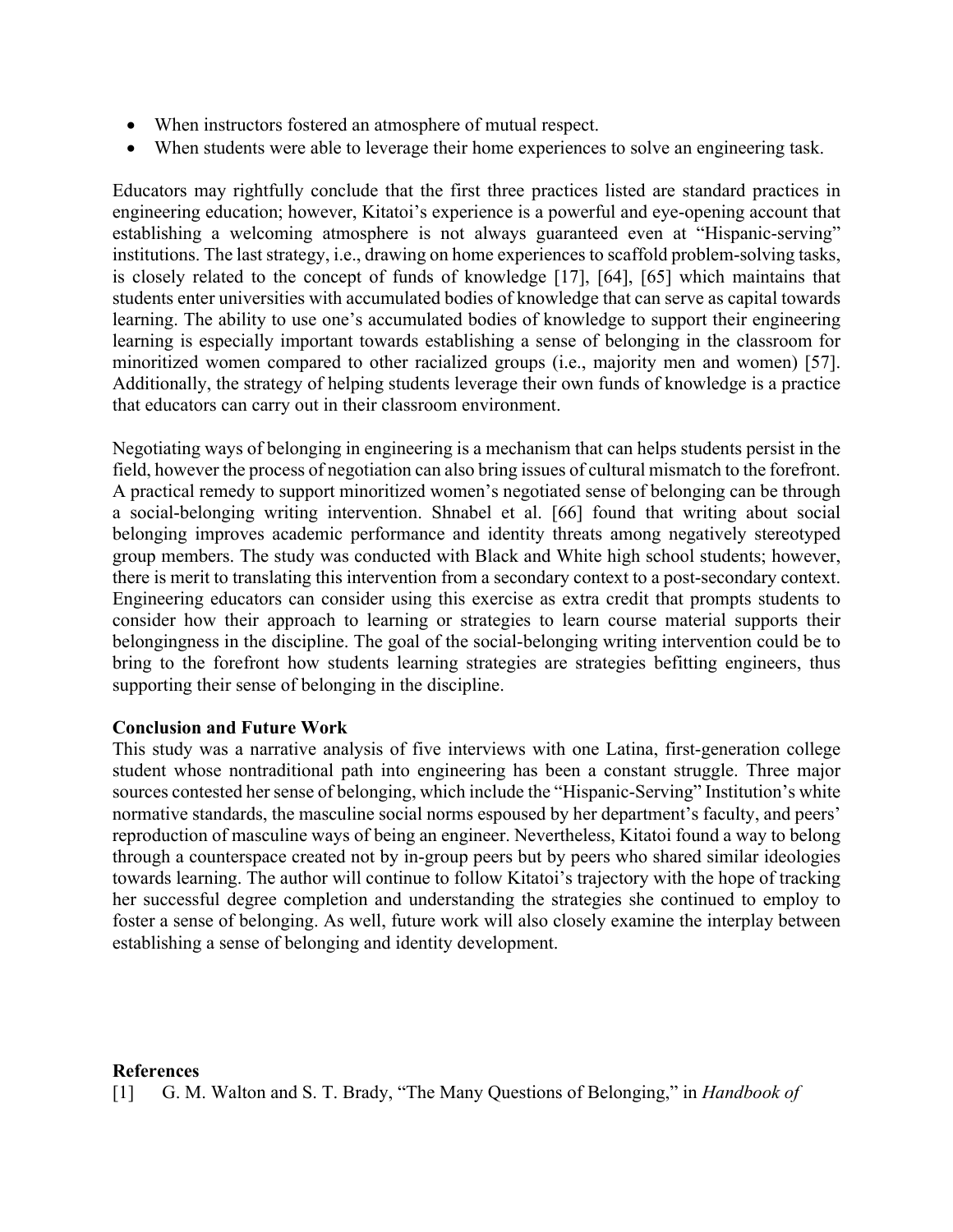*Competence and Motivation Theory and Application*, 2nd ed., A. J. Elliot, C. S. Dweck, and D. S. Yeager, Eds. New York: The Guilford Press, 2017, pp. 272–293.

- [2] R. F. Baumeister and M. R. Leary, "The Need to Belong: Desire for Interpersonal Attachments as a Fundamental Human Motivation," *Psychol. Bull.*, vol. 117, no. 3, pp. 497–529, 1995, doi: 10.1037/0033-2909.117.3.497.
- [3] K. L. Tonso, *On the outskirts of engineering: Learning identity, gender, and power via engineering practice*. Brill Sense, 2007.
- [4] K. L. Tonso, "The Impact of Cultural Norms on Women\*," *J. Eng. Educ.*, vol. 85, no. 3, pp. 217–225, 1996, doi: 10.1002/j.2168-9830.1996.tb00236.x.
- [5] J. Lave and E. Wenger, *Situated Learning: Legitimate Peripheral Participation*. Cambridge University Press, 1991.
- [6] E. Wenger, "Communities of Practice and Social Learning Systems," *Organization*, vol. 7, no. 2, pp. 225–246, 2000.
- [7] Z. Hazari, D. Chari, G. Potvin, and E. Brewe, "The context dependence of physics identity: Examining the role of performance/competence, recognition, interest, and sense of belonging for lower and upper female physics undergraduates," *J. Res. Sci. Teach.*, no. August 2019, pp. 1–25, 2020, doi: 10.1002/tea.21644.
- [8] D. Verdín, A. Godwin, A. Kirn, L. Benson, and G. Potvin, "Understanding How Engineering Identity and Belongingness Predict Grit for First- Generation College Students," 2018.
- [9] D. G. Holland, "The Struggle to Belong and Thrive," in *Talking About Leaving Revisited: Persistence, Relocation, and Loss in Undergraduate STEM Education*, E. Seymour and A.-B. Hunter, Eds. Switzerland: Springer, 2019, pp. 277–327.
- [10] D. Verdín and A. Godwin, "Exploring latina first-generation college students' multiple identities, self-efficacy, and institutional integration to inform achievement in engineering," *J. Women Minor. Sci. Eng.*, vol. 24, no. 3, pp. 261–290, 2018, doi: 10.1615/JWOMENMINORSCIENENG.2018018667.
- [11] L. M. Frehill, "The Gendered Construction of the Engineering Profession in the United States, 1893–1920," *Men Masc.*, vol. 6, no. 4, pp. 383–403, 2004, doi: 10.1177/1097184X03260963.
- [12] A. S. Bix, "From 'Engineeresses' to 'Girl Engineers' to 'Good Engineers': A History of Women's U.S. Engineering Education," *NWSA J.*, vol. 16, no. 1, pp. 27–49, 2004, doi: 10.1353/nwsa.2004.0028.
- [13] J. S. McIlwee and J. G. Robinson, *Women in engineering: Gender, power, and workplace culture*. SUNY Press, 1992.
- [14] K. A. Bollen and R. H. Hoyle, "Perceived Cohesion: A Conceptual and Empirical Examination," *Soc. Forces*, vol. 69, no. 2, pp. 479–504, 1990.
- [15] N. Dasgupta, "Ingroup experts and peers as social vaccines who inoculate the selfconcept: The stereotype inoculation model," *Psychol. Inq.*, vol. 22, no. 4, pp. 231–246, 2011, doi: 10.1080/1047840X.2011.607313.
- [16] H. Boone and A. Kirn, "First Generation Students Identification with and Feelings of Belongingness in Engineering," 2016.
- [17] D. Verdí-n, J. M. Smith, and J. C. Lucena, "The influence of connecting funds of knowledge to beliefs about performance, classroom belonging, and graduation certainty for first-generation college students," in *ASEE Annual Conference and Exposition, Conference Proceedings*, 2020, vol. 2020-June, doi: 10.18260/1-2--35343.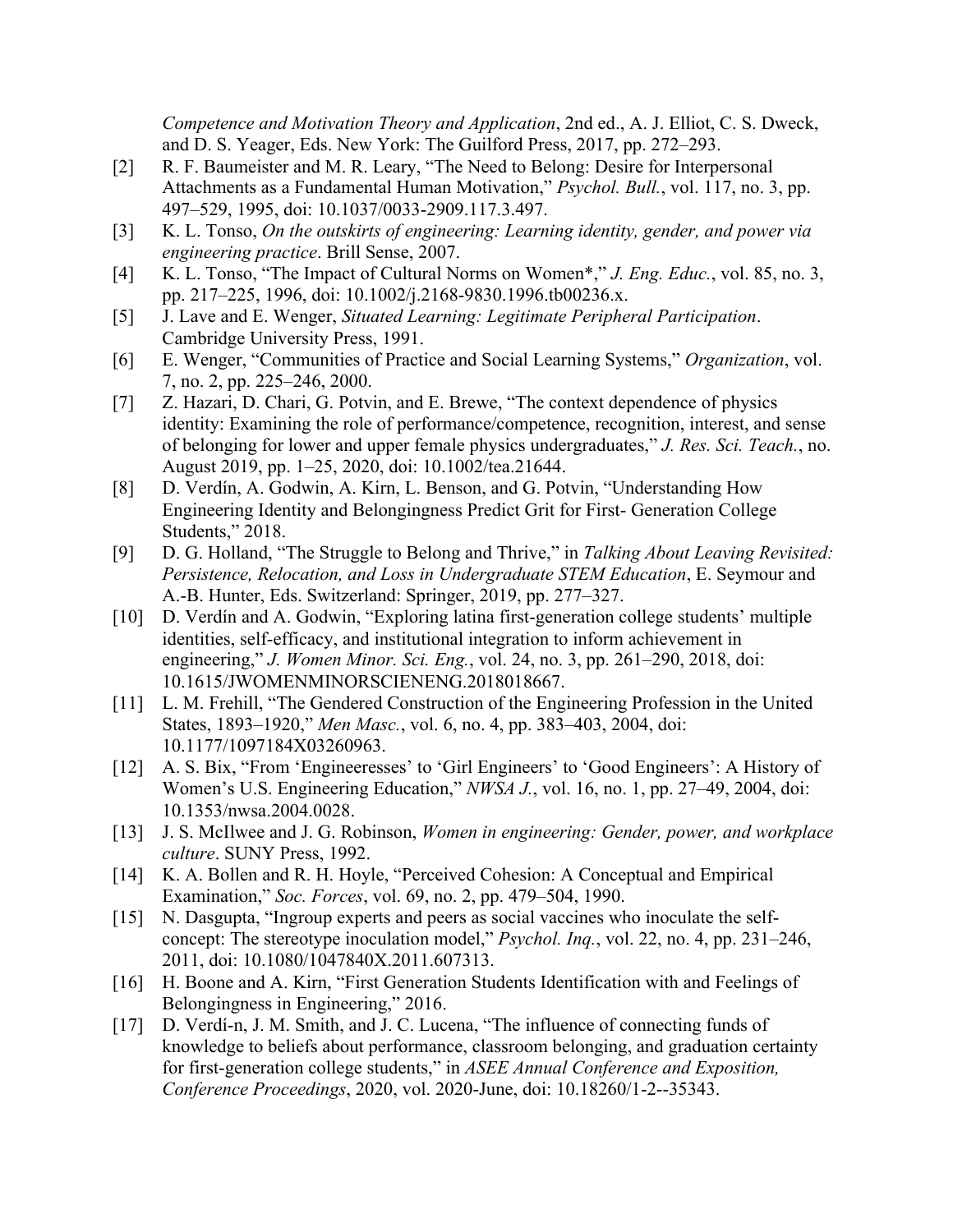- [18] M. Ong, C. Wright, L. Espinosa, and G. Orfield, "Inside the Double Bind: A Synthesis of Empirical Research on Undergraduate and Graduate Women of Color in Science, Technology, Engineering, and Mathematics," *Harv. Educ. Rev.*, vol. 81, no. 2, pp. 172– 209, 2011.
- [19] C. Seron, S. Silbey, E. Cech, and B. Rubineau, "'I am Not a Feminist, but..': Hegemony of a Meritocratic Ideology and the Limits of Critique Among Women in Engineering," *Work and Occupations*, vol. 45, no. 2. pp. 131–167, 2018, doi: 10.1177/0730888418759774.
- [20] D. Verdín, "The Power of Interest: Minoritized Women's Interest in Engineering Fosters Persistence Beliefs Beyond Belongingness and Engineering Identity," *Int. J. STEM Educ.*, vol. 8, no. 33, pp. 1–19, 2021.
- [21] D. Verdín, "'I Learned How to Divide at 25': A Counter-Narrative of How One Latina's Agency and Resilience Led Her Toward an Engineering Pathway," in *An Asset-Based Approach to Advancing Latina Students in STEM*, Routledge, 2020, pp. 147–164.
- [22] D. E. Polkinghorne, "Narrative configuration in qualitative analysis," *Int. J. Qual. Stud. Educ.*, vol. 8, no. 1, pp. 5–23, 1995, doi: 10.1080/0951839950080103.
- [23] J. Walther, N. W. Sochacka, and N. N. Kellam, "Quality in interpretive engineering education research: Reflections on an example study," *J. Eng. Educ.*, vol. 102, no. 4, pp. 626–659, 2013, doi: 10.1002/jee.20029.
- [24] D. E. Polkinghorne, "Validity Issues in Narrative Research," *Qual. Inq.*, vol. 13, no. 4, pp. 471–486, 2007.
- [25] R. Berger, "Now I see it, now I don't: researcher's position and reflexivity in qualitative research," *Qual. Res.*, vol. 15, no. 2, pp. 219–234, 2015, doi: 10.1177/1468794112468475.
- [26] A. K. Shenton, "Strategies for ensuring trustworthiness in qualitative research projects," *Educ. Inf.*, vol. 22, no. 2, pp. 63–75, 2004, doi: 10.3233/EFI-2004-22201.
- [27] J. Roy, "Engineering by the Numbers," *Am. Soc. Eng. Educ.*, pp. 11–47, 2018.
- [28] National Science Foundation and National Center for Science and Engineering Statistics, "Women, Minorities, and Persons with Disabilities in Science and Engineering," 2019. [Online]. Available: www.nsf.gov/statistics/wmpd/.
- [29] G. M. Walton and G. L. Cohen, "A Question of Belonging : Race, Social Fit, and Achievement," vol. 92, no. 1, pp. 82–96, 2007, doi: 10.1037/0022-3514.92.1.82.
- [30] G. A. Garcia, *Becoming Hispanic-serving institutions: Opportunities for colleges and universities*. Johns Hopkins University Press, 2019.
- [31] J. Engle and V. Tinto, "Moving Beyond Access: College Success for Low-Income, First-Generatoin Students," 2008.
- [32] R. Maestas, G. S. Vaquera, and L. M. Zehr, "Factors Impacting Sense of Belonging at a Hispanic-Serving Institution," *J. Hispanic High. Educ.*, vol. 6, no. 3, pp. 237–256, 2007, doi: 10.1177/1538192707302801.
- [33] N. G. Christie and S. M. Dinham, "Institutional and External Influences on Social Integration in the Freshman Year," *J. Higher Educ.*, vol. 62, no. 4, pp. 412–436, 2017.
- [34] D. L. McCoy and D. J. Rodricks, "Critical Race Theory in Higher Education: 20 Years of Theoretical and Research Innovations," *ASHE High. Educ. Rep.*, vol. 41, no. 3, pp. 1–117, 2015, doi: 10.1002/aehe.20021.
- [35] H. Ashar and R. Skenes, "Can Tinto's Student Development Model be Applied to Nontraditional Students?," *Adult Educ. Q.*, vol. 43, no. 2, pp. 90–100, 1993.
- [36] E. T. Pascarella and P. T. Terenzini, *How College Affects Students: A Third Decade of*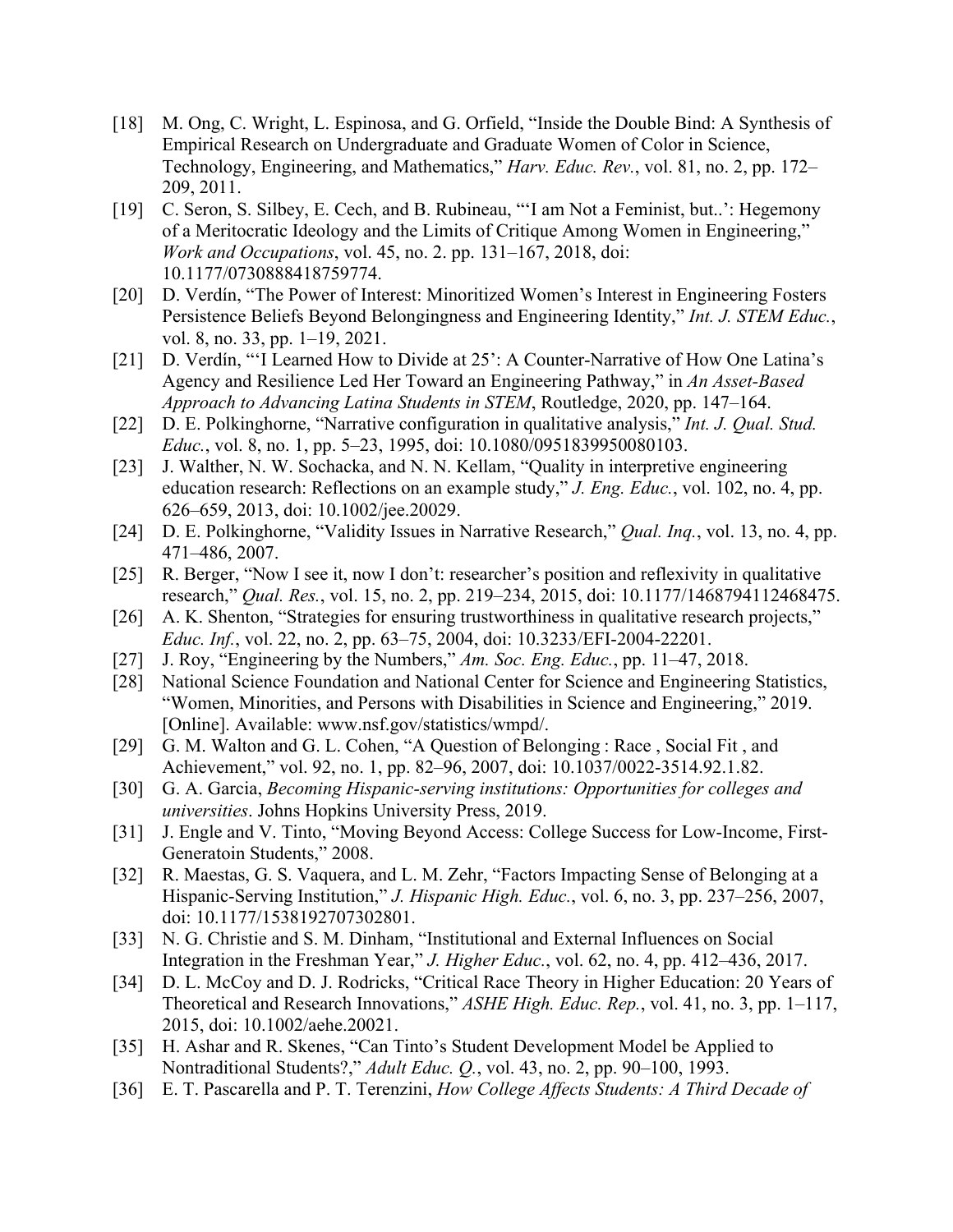*Research. Volume 2.* ERIC, 2005.

- [37] K. W. Reid, "Understanding the Relationships among Racial Identity, Self-Efficacy, Institutional Integration and Academic Achievement of Black Males Attending Research Universities," vol. 82, no. 1, 2015.
- [38] V. Tinto, *Leaving college: Rethinking the causes and cures of student attrition.* ERIC, 1987.
- [39] E. Seymour and N. M. Hewitt, *Talking about leaving: Why undergraduates leave the sciences*, vol. 12. Westview Press Boulder, CO, 1997.
- [40] R. M. Marra, K. A. Rodgers, D. Shen, and B. Bogue, "Leaving engineering: A multi-year single institution study," *J. Eng. Educ.*, vol. 101, no. 1, pp. 6–27, 2012, doi: 10.1002/j.2168-9830.2012.tb00039.x.
- [41] E. Blosser, "Gender Segregation Across Engineering Majors: How Engineering Professors Understand Women's Underrepresentation in Undergraduate Engineering," *Eng. Stud.*, vol. 9, no. 1, pp. 24–44, 2017.
- [42] E. A. Canning, K. Muenks, D. J. Green, and M. C. Murphy, "STEM faculty who believe ability is fixed have larger racial achievement gaps and inspire less student motivation in their classes," *Sci. Adv.*, vol. 5, no. 2, 2019, doi: 10.1126/sciadv.aau4734.
- [43] M. A. Cejka and A. H. Eagly, "Gender-Stereotypic Images of Occupations Correspond to the Sex Segregation of Employment," *Personal. Soc. Psychol. Bull.*, vol. 25, no. 4, pp. 413–423, 1999.
- [44] L. Bian, S. J. Leslie, M. C. Murphy, and A. Cimpian, "Messages about brilliance undermine women's interest in educational and professional opportunities," *J. Exp. Soc. Psychol.*, vol. 76, no. January, pp. 404–420, 2018, doi: 10.1016/j.jesp.2017.11.006.
- [45] L. Bian, S. J. Leslie, and A. Cimpian, "Gender stereotypes about intellectual ability emerge early and influence children's interests," *Science*, vol. 355, no. 6323, pp. 389–391, 2017, doi: 10.1126/science.aah6524.
- [46] M. Bennett, "Self-estimates of ability in men and women," *J. Soc. Psychol.*, vol. 137, no. 4, pp. 540–541, 1997, doi: 10.1080/00224549709595475.
- [47] H. Dryburgh, "Work Hard, Play Hard Women and Professionalization in Engineering-Adapting to the Culture," *Gend. Soc.*, vol. 13, no. 5, pp. 664–682, 1999.
- [48] A. L. Pawley, "Universalized narratives: Patterns in how faculty members define 'engineering,'" *J. Eng. Educ.*, vol. 98, no. 4, pp. 309–319, 2009, doi: 10.1002/j.2168- 9830.2009.tb01029.x.
- [49] A. L. Pawley, "D Chapter 3: What counts as 'engineering': Towards a Redefinition," *Eng. Soc. justice Univ. beyond*, p. 59, 2012.
- [50] C. Seron, S. S. Silbey, E. Cech, and B. Rubineau, "Persistence Is Cultural: Professional Socialization and the Reproduction of Sex Segregation," *Work Occup.*, vol. 43, no. 2, pp. 178–214, 2016, doi: 10.1177/0730888415618728.
- [51] E. de Pillis and L. de Pillis, "Are Engineering Schools Masculine and Authoritarian? The Mission Statements Say Yes," *J. Divers. High. Educ.*, vol. 1, no. 1, pp. 33–44, 2008, doi: 10.1037/1938-8926.1.1.33.
- [52] J. G. Robinson and J. S. Mcllwee, "Men, Women, and the Culture of Engineering," *Sociol. O.*, vol. 32, no. 3, pp. 403–421, 1991, doi: 10.1111/*j*.1533-8525.1991.tb00166.x.
- [53] R. F. Baumeister, "Self-Concept, Self-Esteem, and Identity," in *Personality: contemporary theory and research*, V. J. Derlega, B. A. Winstead, and W. H. Jones, Eds. 2005, pp. 246–280.